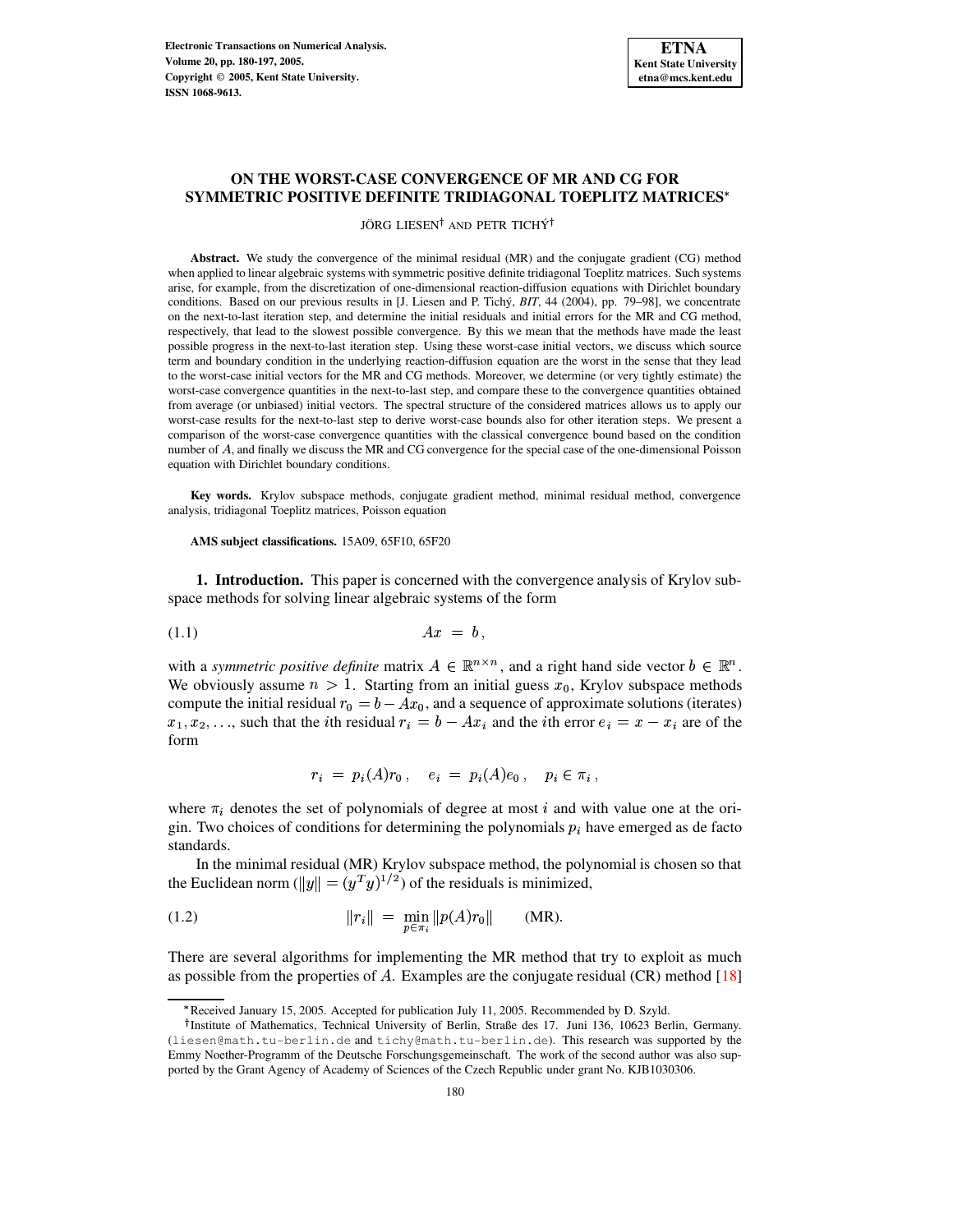for symmetric positive definite  $A$ , the minimal residual (MINRES) method  $[17]$  symmetric and nonsingular  $A$ , and the generalized minimal residual (GMRES) method  $[19]$  for general nonsingular A.

In the orthogonal residual Krylov subspace method, the *i*th iterate  $x_i$  is determined such that the *i*th residual  $r_i$  is orthogonal to all previous residuals  $r_0, \ldots, r_{i-1}$ . A particular implementation for symmetric positive definite matrices  $\vec{A}$  is the conjugate gradi-ent (CG) method [\[8\]](#page-17-3). The symmetric positive definite matrix A defines a norm (A-norm,  $||y||_A = (y^T A y)^{1/2}$  in which the errors are minimized,

<span id="page-1-0"></span>(1.3) 
$$
||e_i||_A = \min_{p \in \pi_i} ||p(A)e_0||_A \quad \text{(CG)}.
$$

The standard approach to analyze [\(1.2\)](#page-0-0) and [\(1.3\)](#page-1-0) is to exclude the influence of  $r_0$  and  $e_0$ , ,and hence to consider the *worst-case convergence* instead of the convergence for the particular initial vectors. It is well known  $[4, 6, 9]$  $[4, 6, 9]$  $[4, 6, 9]$  $[4, 6, 9]$  $[4, 6, 9]$  that the (attainable) worst-case convergence quantities are given by

<span id="page-1-1"></span>
$$
(1.4) \qquad \max_{r_0\neq 0} \min_{p\in \pi_i} \frac{\|p(A)r_0\|}{\|r_0\|} \;=\; \max_{e_0\neq 0} \min_{p\in \pi_i} \frac{\|p(A)e_0\|_A}{\|e_0\|_A} \;=\; \min_{p\in \pi_i} \max_{k} |p(\lambda_k)|\,,
$$

where  $\lambda_k$ ,  $k = 1, \ldots, n$ , are the eigenvalues of A. The rightmost term in [\(1.4\)](#page-1-1) depends in a nonlinear way on the eigenvalue distribution, and no explicit solution for this min-max approximation problem is known in general. Therefore, to analyze the worst-case convergence of the MR and CG methods one needs to *estimate* this min-max value. Such estimation can be based either on a suitable superset of the eigenvalues, or a suitable subset, where the first choice leads to an upper and the second to a lower bound on the worst-case convergence.

The standard choice of a superset of the discrete set of matrix eigenvalues is their convex hull  $[\lambda_{\min}, \lambda_{\max}]$ . Using scaled and shifted Chebyshev polynomials of the first kind on this interval, one can show the classical bound

<span id="page-1-2"></span>(1.5) 
$$
\min_{p \in \pi_i} \max_k |p(\lambda_k)| \leq 2 \left( \frac{\sqrt{\kappa(A)} - 1}{\sqrt{\kappa(A)} + 1} \right)^i,
$$

where  $\kappa(A) = \lambda_{\text{max}}/\lambda_{\text{min}}$  is the condition number of A; see, e.g., [\[5,](#page-17-7) Theorem 3.1.1]. Because of  $(1.4)$ , the term on the right hand side of  $(1.5)$  represents a bound on the relative residual norm  $||r_i||/||r_0||$  for MR and the relative A-norm of the error  $||e_i||_A/||e_0||_A$  for CG for each initial residual  $r_0$  and each initial error  $e_0$ , respectively. The bound [\(1.5\)](#page-1-2) is particularly useful in practical applications when only partial information about the spectrum of  $A$ is available or can be estimated. But one should be aware that this bound is obtained from a different kind of approximation problem than the one solved by the MR and CG methods (worst-case rather than for a specific  $r_0$  or  $e_0$ , and continuous rather than discrete), and hence that it might provide misleading information about the actual convergence of these methods; see [\[12\]](#page-17-8) for more details and references.

To obtain a lower bound on the worst-case convergence one can in principle consider any subset of the eigenvalues. As shown in [\[4,](#page-17-4) [13\]](#page-17-9), for each subset of exactly  $i + 1$  distinct eigenvalues  $\{\mu_1, \ldots, \mu_{i+1}\} \subseteq \{\lambda_1, \ldots, \lambda_n\},\$ 

<span id="page-1-3"></span>
$$
(1.6) \qquad \min_{p \in \pi_i} \max_k |p(\lambda_k)| \geq \min_{p \in \pi_i} \max_k |p(\mu_k)| = \left( \sum_{j=1}^{i+1} \prod_{\substack{l=1 \\ l \neq j}}^{i+1} \frac{|\mu_l|}{|\mu_l - \mu_j|} \right)^{-1}.
$$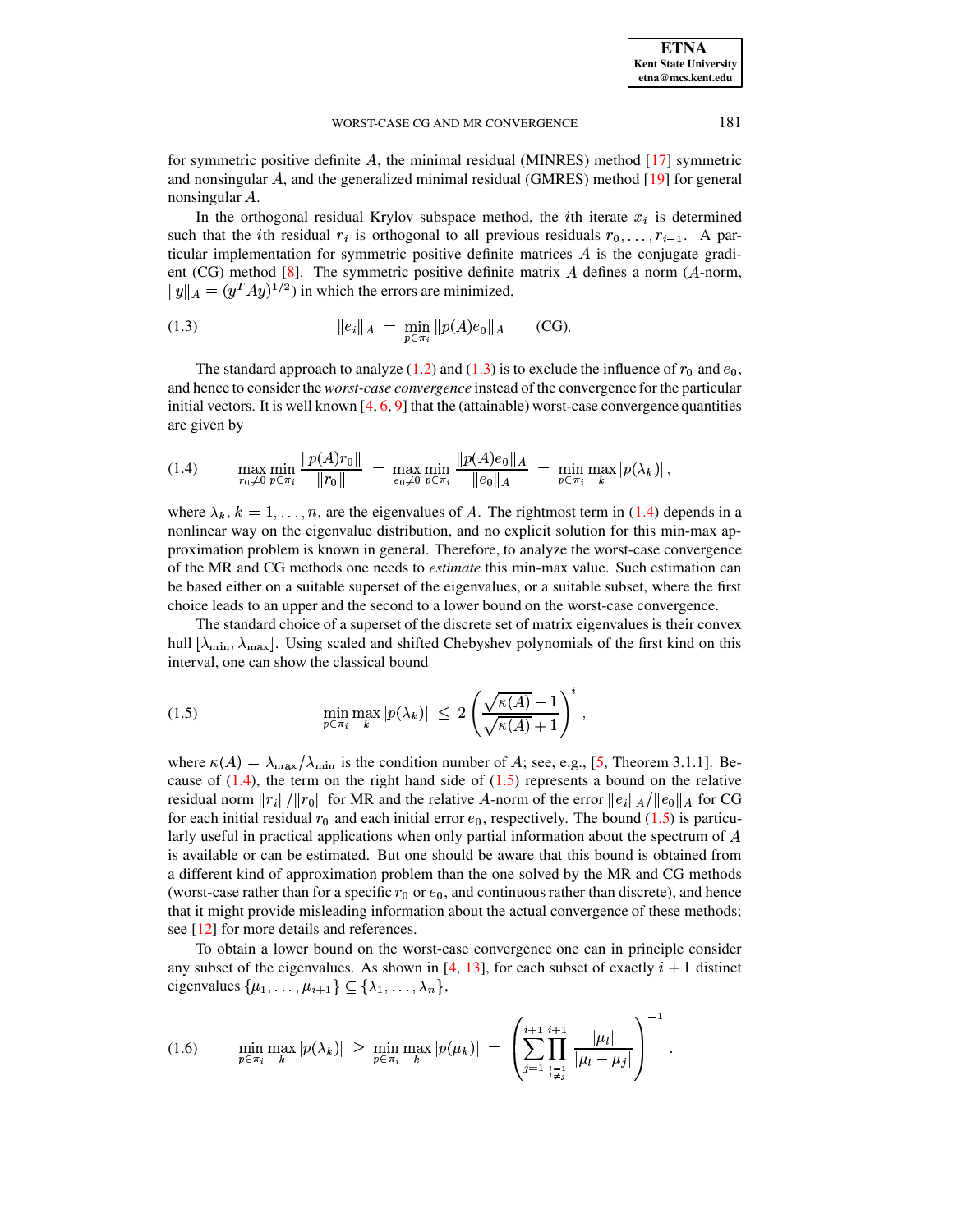Apparently, for each choice of  $i + 1$  distinct eigenvalues  $\mu_1, \ldots, \mu_{i+1}$ , the right hand side of [\(1.6\)](#page-1-3) represents an *explicit* lower bound on the worst-case convergence quantities. Moreover, in our case of real eigenvalues, there exists a subset of  $i + 1$  eigenvalues, for which the lower bound [\(1.6\)](#page-1-3) is attained. Therefore, if the subset of  $i+1$  eigenvalues is properly chosen, one can obtain a very good convergence estimate. Since this estimate of the worst-case convergence requires precise knowledge about at least some eigenvalues of  $A$ , its main use is in the analysis of model problems, where the eigenvalues are known explicitly.

In this paper we consider such a class of model problems, namely the linear systems with symmetric positive definite tridiagonal Toeplitz matrices A. Such systems arise, for example, in the discretization of one-dimensional reaction-diffusion equations. We focus on the *slowest possible convergence* of the MR and CG methods. By this we mean the situation when the worst-case convergence quantity is attained in the next-to-last iteration step. For this step the only possible subset  $\{\mu_1, \dots, \mu_{i+1}\}$  of the eigenvalues of A to be chosen in [\(1.6\)](#page-1-3) is the set of all distinct eigenvalues of  $A$ , so that the solution of the min-max approximation problem is known explicitly. Based on our previous results in [\[13\]](#page-17-9), we determine the worst possible initial data, i.e. the vectors  $r_0^{\omega}$  and  $e_0^{\omega}$  leading to the slowest possible convergence of the MR and CG method, respectively. Knowing the initial vector  $e_0^*$  explicitly, we identify source terms and boundary conditions in the one-dimensional reaction-diffusion equation that yield, after discretization, the slowest possible CG convergence. We also address the identification of such data for the MR method, which appears to be considerably more complicated than for CG. Moreover, we determine (or very tightly estimate) the worst-case convergence quantities in the next-to-last step, and compare these to the convergence quantities obtained from average (or unbiased) initial residuals as well as the classical convergence bound  $(1.5)$ . The spectral structure of the considered matrices allows us to apply our worst-case results for the next-to-last step to derive worst-case bounds also for other iteration steps. Finally, we consider the case of one-dimensional Poisson equation, which is a popular model problem for the convergence analysis of Krylov subspace methods, in particular of CG; see, e.g., [\[1,](#page-16-0) [2,](#page-17-10) [15,](#page-17-11) [16\]](#page-17-12).

We point out that the convergence of GMRES for nonsymmetric tridiagonal Toeplitz matrices is studied in [\[10\]](#page-17-13). The results in [10] hold explicitly for the highly nonnormal case, i.e. the case when a tridiagonal Toeplitz matrix can be considered a perturbed Jordan block. Hence the results presented in this paper are neither special cases nor generalizations of the results in [\[10\]](#page-17-13).

The paper is organized as follows. Section [2](#page-2-0) presents basic formulas for the next-to-last MR and CG iteration step. In Section [3](#page-4-0) we focus on symmetric positive definite tridiagonal Toeplitz matrices that arise from the discretization of one-dimensional reaction-diffusion equations with Dirichlet boundary conditions, and study the MR and CG convergence quantities in the next-to-last step. Section [4](#page-13-0) compares our results with known results for the Poisson equation model problem. Our conclusions are given in Section [5,](#page-15-0) and the Appendix lists all trigonometric formulas used in the proofs.

<span id="page-2-0"></span>**2. Formulas for the next-to-last MR and CG iteration step.** Let a symmetric positive definite matrix  $A \in \mathbb{R}^{n \times n}$  be given and denote by  $A = Q \Lambda Q^T$  its eigendecomposition, where  $Q^T Q = I$  and  $\Lambda = \text{diag}(\lambda_1, \dots, \lambda_n)$ . To avoid unnecessary technical complications we assume that *all eigenvalues of A are distinct*. Next, we parameterize the initial residual  $r_0$ and the initial error  $e_0$  by

 $r_0 = Q[\rho_1, \ldots, \rho_n]^T$ ,  $e_0 = Q[\xi_1, \ldots, \xi_n]^T$ . (2.1)

Note that, since  $r_0 = Ae_0$ , we have  $\varrho_k = \lambda_k \xi_k$  for all  $k = 1, \ldots, n$ . Without loss of generality we restrict our analysis to vectors  $r_0$  with  $\varrho_k \neq 0$  for all  $k = 1, \ldots, n$ . In case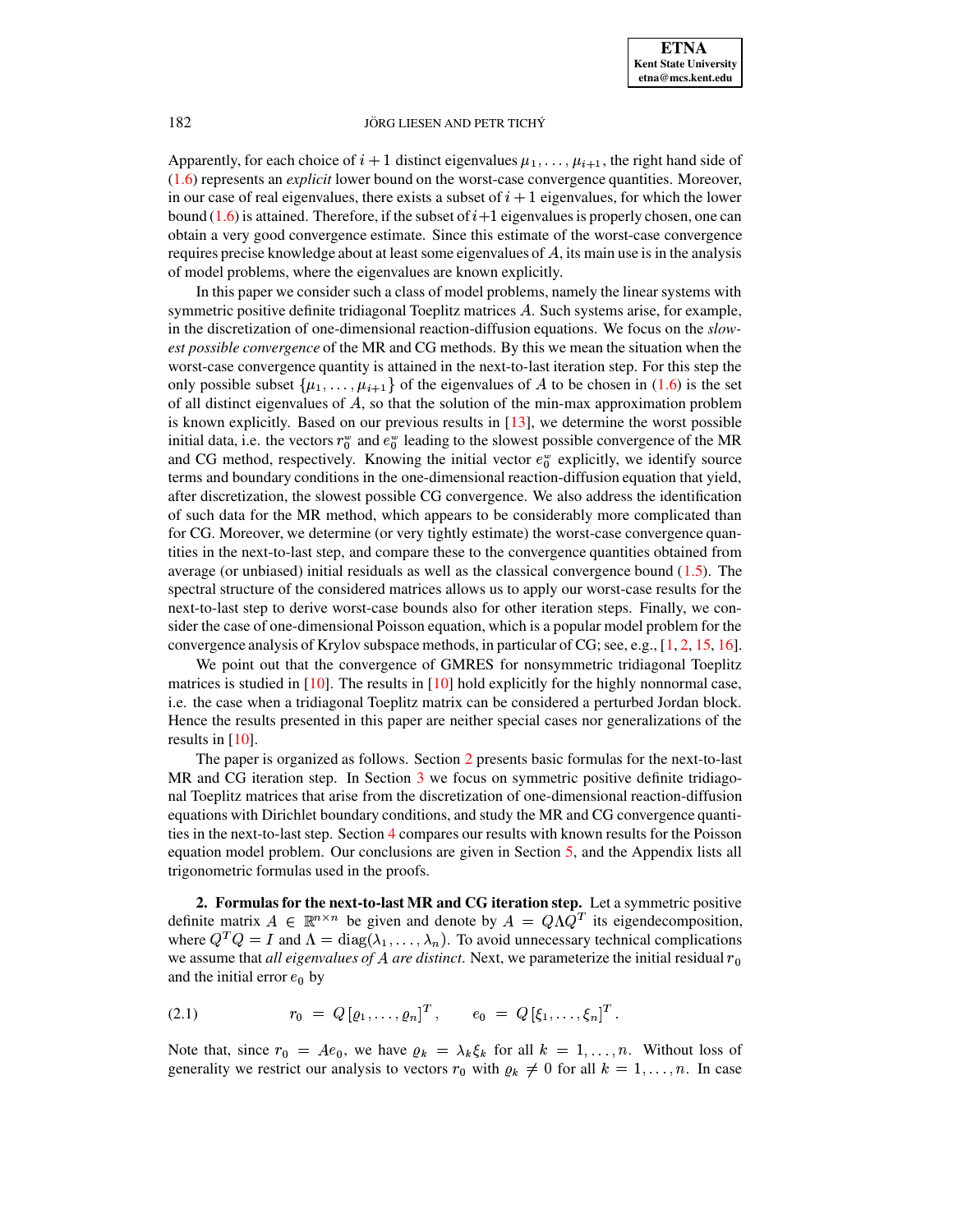$d \geq 1$  coordinates  $\varrho_i$  are zero, the corresponding eigencomponents do not play any role, and hence the formulas for  $i = n - 1$  presented below will hold for  $i = n - d - 1$ .

**2.1. General results.** As shown in [\[13,](#page-17-9) Theorem 2.1], the MR residual norm in the  $(n - 1)$ st (next-to-last) iteration step is given by

<span id="page-3-0"></span>(2.2) 
$$
||r_{n-1}^{MR}|| = \left(\sum_{j=1}^n \left|\frac{L_j}{\varrho_j}\right|^2\right)^{-1/2} = \left(\sum_{j=1}^n \left|\frac{L_j}{\lambda_j \xi_j}\right|^2\right)^{-1/2},
$$

where

<span id="page-3-5"></span>
$$
(2.3) \t\t\t L_k \equiv \prod_{\substack{j=1 \ j \neq k}}^n \frac{|\lambda_j|}{|\lambda_j - \lambda_k|}.
$$

To obtain a similar result for the A-norm of the CG error, it suffices to realize that

<span id="page-3-2"></span>(2.4) 
$$
\|p(A)e_0\|_A = \|p(A)A^{1/2}e_0\| \equiv \|p(A)\tilde{r}_0\|.
$$

Hence the  $A$ -norm of the CG error can be seen as the MR residual norm, when MR is started with the initial residual  $\tilde{r}_0 = A^{1/2}e_0$ . Parameterizing  $\tilde{r}_0$  by  $\tilde{r}_0 = Q[\tilde{\varrho}_1, \dots, \tilde{\varrho}_n]^T$ , i.e.  $\tilde{\varrho}_k =$  $\lambda_k^{1/2} \xi_k = \lambda_k^{-1/2} \varrho_k$ , we obtain

<span id="page-3-1"></span>
$$
(2.5) \t\t\t\t\t\|\te_{n-1}^{CG}\|_A = \left(\sum_{j=1}^n \left|\frac{L_j}{\lambda_j^{1/2}\xi_j}\right|^2\right)^{-1/2} = \left(\sum_{j=1}^n \left|\frac{\lambda_j^{1/2}L_j}{\varrho_j}\right|^2\right)^{-1/2}.
$$

The formulas  $(2.2)$  and  $(2.5)$  provide explicit a priori information about the next-to-last MR and CG convergence quantities in terms of the matrix eigenvalues and the coordinates of  $r_0$ or  $e_0$  in the matrix eigenvectors. To simplify the notation, we will write residuals and errors without superscript MR or CG. When we speak about residuals  $r_i$ , we always mean residuals  $r_i^{MR}$  of the MR method. Similarly,  $e_i$  always denotes the error  $e_i^{CG}$  of the CG method. The superscript can be now used to indicate the association of a residual or error with a particular initial residual or error.

**2.2. Convergence quantities for different initial vectors.** As described in the Introduction, we are interested in initial residuals and initial errors that lead to the maximal relative convergence quantities of the MR and CG method, respectively, in the next-to-last iteration step. We denote such a worst-case initial residual for the MR method by  $r_0^*$ , and the corresponding residual in the next-to-last step by  $r_{n-1}^{\omega}$ . In [\[13,](#page-17-9) Theorem 3.1] we show that

<span id="page-3-3"></span>(2.6) 
$$
r_0^w = Q[\varrho_1^w, \ldots, \varrho_n^w]^T, \qquad |\varrho_k^w|^2 = \gamma L_k, \quad k = 1, \ldots, n,
$$

where  $\gamma > 0$  is any scaling factor, and that

<span id="page-3-6"></span>
$$
(2.7) \qquad \qquad \frac{\|r_{n-1}^w\|}{\|r_0^w\|} \;=\; \max_{r_0 \neq 0} \min_{p \in \pi_{n-1}} \frac{\|p(A)r_0\|}{\|r_0\|} \;=\; \left(\sum_{k=1}^n L_k\right)^{-1}.
$$

Using the relation [\(2.4\)](#page-3-2) and the definition of  $r_0^{\omega}$  it is not hard to see that the corresponding worst-case initial error  $e_0^w$  for CG is given by

<span id="page-3-4"></span>(2.8) 
$$
e_0^v = Q[\xi_1^v, \dots, \xi_n^v]^T, \qquad |\xi_k^v|^2 = \gamma \lambda_k^{-1} L_k \quad \text{for} \quad k = 1, \dots, n,
$$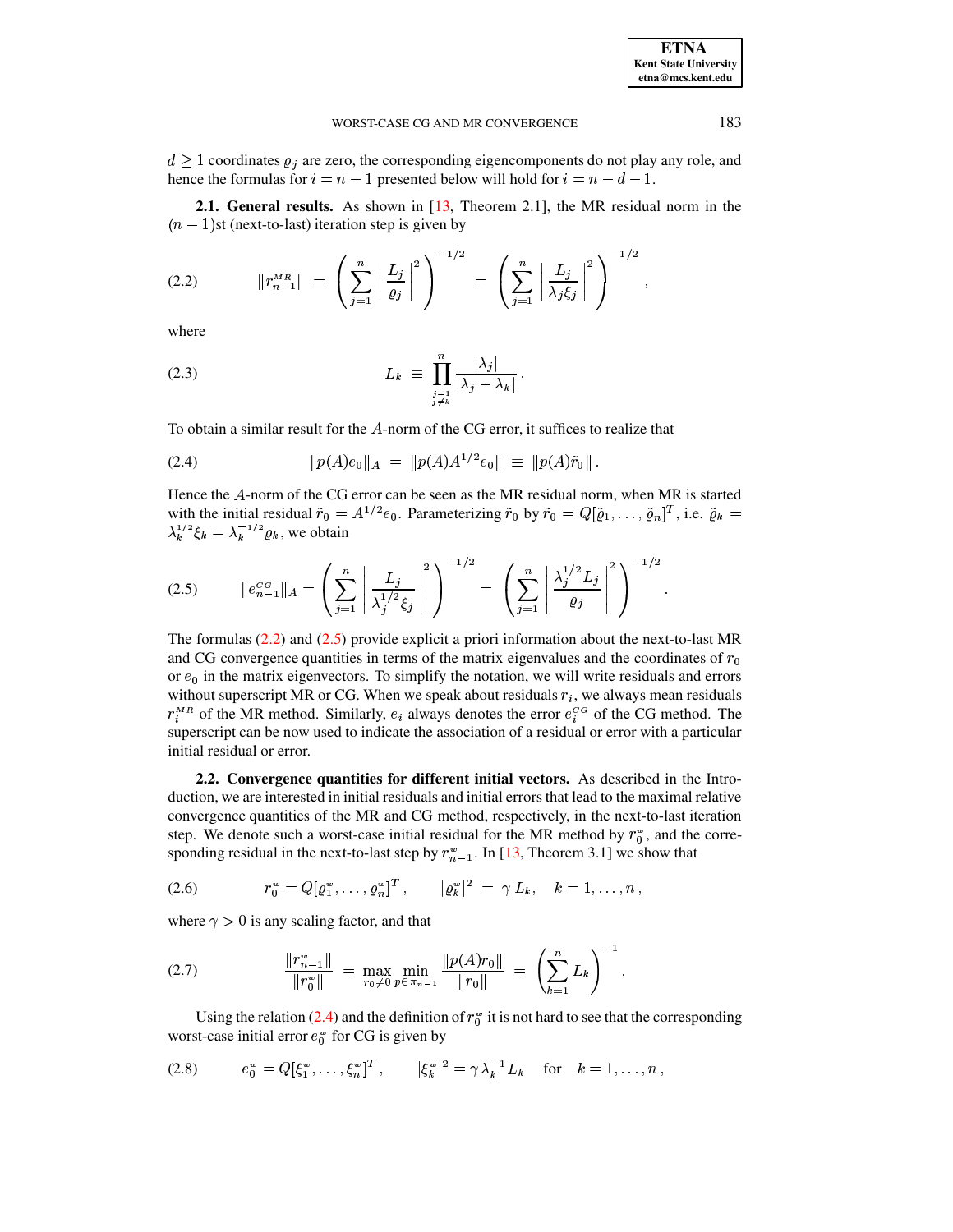where  $\gamma > 0$  is any scaling factor, and that

<span id="page-4-7"></span>
$$
(2.9) \qquad \frac{\|e_{n-1}^w\|_A}{\|e_0^w\|_A} \;=\; \max_{e_0 \neq 0} \min_{p \in \pi_{n-1}} \frac{\|p(A)e_0\|_A}{\|e_0\|_A} \;=\; \left(\sum_{k=1}^n L_k\right)^{-1}.
$$

We also consider the initial residual

<span id="page-4-1"></span>(2.10) 
$$
r_0^u = Q[\varrho_1^u, \dots, \varrho_n^u]^T, \qquad \varrho_k^u = 1, \quad k = 1, \dots, n.
$$

The vector  $r_0^a$  can be considered as a representative of the initial residuals which are uncorrelated with the matrix  $A$ , in the sense that their components in the eigenvectors of  $A$  are of (approximately) equal size. We call such vectors *unbiased* with respect to . The MR method started with the initial residual  $(2.10)$  will produce, in the next-to-last iteration step, the residual vector  $r_{n-1}^*$ . Using [\(2.2\)](#page-3-0), the relative MR residual norm is given by

$$
(2.11) \t\t\t \t\t\t \frac{\|r_{n-1}^u\|}{\|r_0^u\|} = \left(n \sum_{k=1}^n L_k^2\right)^{-1/2}.
$$

<span id="page-4-5"></span>The CG method started with the initial residual  $r_0^u$ , i.e. with the initial error

<span id="page-4-8"></span>
$$
(2.12) \t e_0^u = A^{-1} r_0^u = Q[\xi_1^u, \dots, \xi_n^u]^T = Q[\lambda_1^{-1}, \dots, \lambda_n^{-1}]^T,
$$

generates in the next-to-last iteration step the error  $e_{n-1}^*$ . Based on [\(2.5\)](#page-3-1), the relative A-norm of this error is given by

<span id="page-4-6"></span>
$$
(2.13) \qquad \frac{\|e_{n-1}^*\|_A}{\|e_0^*\|_A} \ = \ \left(\sum_{k=1}^n \lambda_k L_k^2\right)^{-1/2} \left(\sum_{k=1}^n \frac{1}{\lambda_k}\right)^{-1/2} \ .
$$

The vector  $e_0^*$  is by its definition correlated with the eigenvalue distribution of A and thus can be considered *biased*. We have deliberately made this choice to contrast the convergence quantities of MR and CG for the same initial residual.

<span id="page-4-0"></span>**3. Symmetric positive definite tridiagonal Toeplitz matrices.** Consider the one-dimensional reaction-diffusion equation

<span id="page-4-2"></span>(3.1) 
$$
-u''(z) + \sigma u(z) = f(z), \quad z \in (0,1),
$$

for some parameter  $\sigma \geq 0$ , with Dirichlet boundary conditions

<span id="page-4-3"></span>
$$
(3.2) \t\t\t u(0) = u_0, \t u(1) = u_1.
$$

Then for each positive integer n, the central finite difference approximation of  $(3.1)$ – $(3.2)$  on the uniform grid  $kh, k = 1, \ldots, n, h = (n + 1)^{-1}$ , leads to a linear system of the form

<span id="page-4-4"></span>
$$
(3.3) \qquad \begin{bmatrix} 2(1+\delta) & -1 \\ -1 & \ddots & \ddots \\ & \ddots & \ddots & -1 \\ & & -1 & 2(1+\delta) \end{bmatrix} x = h^{2} \begin{bmatrix} f(h) \\ \vdots \\ \vdots \\ f(nh) \end{bmatrix} + \begin{bmatrix} u_{0} \\ u_{1} \end{bmatrix}.
$$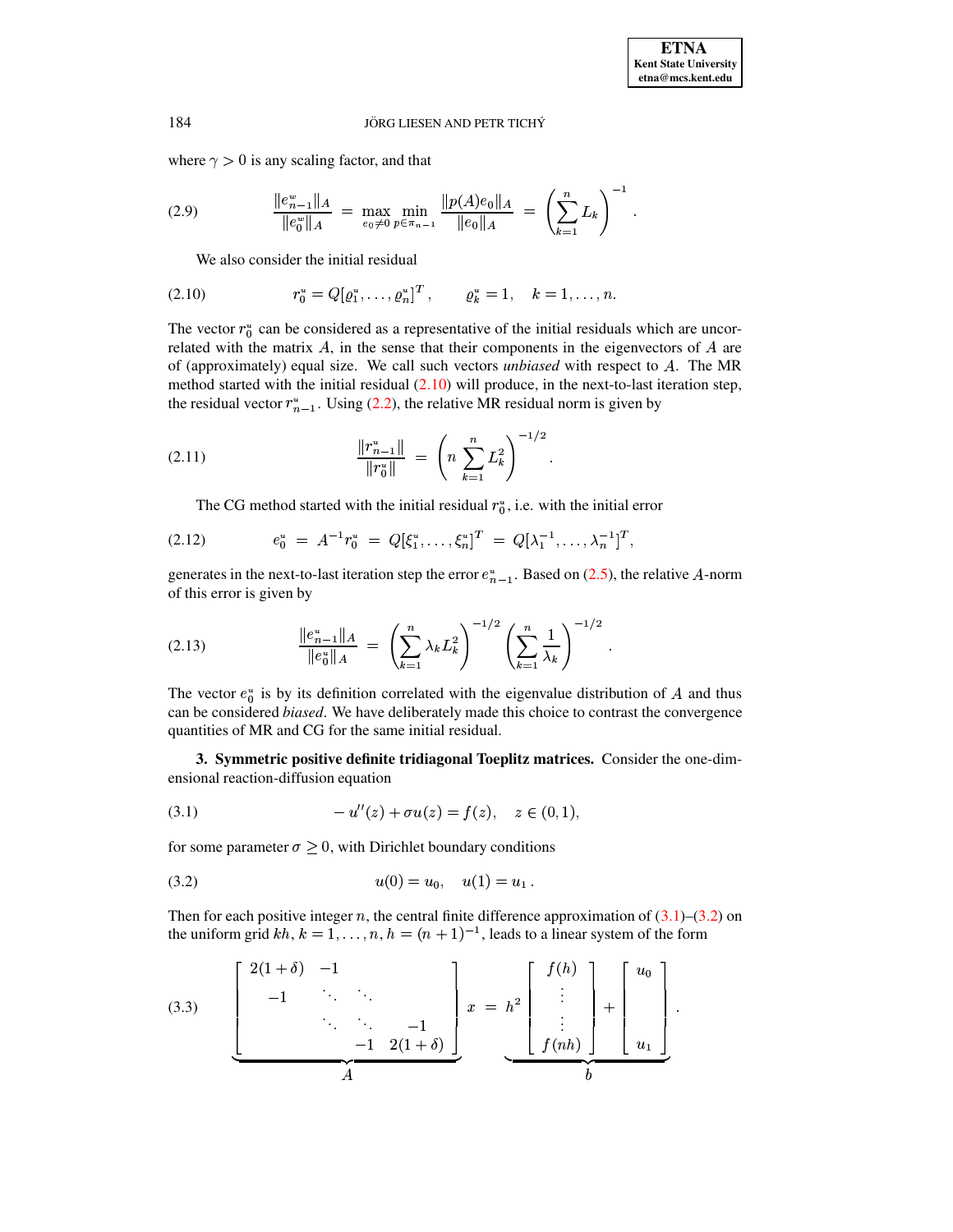In the expression for A we have defined  $\delta \equiv \sigma h^2/2$  for notational convenience.

The *n* distinct and positive eigenvalues  $\lambda_k$ , and the normalized eigenvectors  $q_k$  of A are given by

<span id="page-5-0"></span>(3.4)  $\lambda_k = 2(1+\delta) - 2\omega_k = 2\delta + 4\sin^2(k\pi h/2), \omega_k \equiv \cos(k\pi h),$ 

(3.5)  $q_k = (2h)^{1/2} [\sin(k\pi h), \sin(2k\pi h), \dots, \sin(nk\pi h)]^T$ ,  $k = 1, \dots, n$ ,

cf., e.g., [20, pp. 113–115]. We write the eigendecomposition of A as  $A = Q\Lambda Q^T$ , where  $Q = [q_1, \ldots, q_n]$ , and  $\Lambda = \text{diag}(\lambda_1, \ldots, \lambda_n)$ .

REMARK 3.1. We have chosen to derive our results for the tridiagonal Toeplitz matrix  $A = \text{tridiag}(-1, 2(1+\delta), -1)$  in (3.3) because of its direct relation to the differential equation  $(3.1)$ – $(3.2)$ . However, our results hold equally well for any symmetric tridiagonal Toeplitz matrix of the form  $B = \text{tridiag}(\beta, \alpha, \beta)$  with  $\alpha = 2|\beta|(1+\delta) > 0$ , for some  $\delta > 0$ . Obviously,  $B = |\beta| \text{tridiag}(\beta/|\beta|, 2(1+\delta), \beta/|\beta|)$ . If  $\beta < 0$ , then  $B = |\beta|A$ , and if  $\beta > 0$ , then  $B = |\beta|I^{\pm}AI^{\pm}$ , where  $I^{\pm} = \text{diag}(1, -1, \ldots, (-1)^{n+1})$ . In either case, A and B have the same set of orthogonal eigenvectors, and the eigenvalues  $B$  coincide with those of  $A$  up to a scaling by  $|\beta|$ . It is easy to check that all of our results are invariant under such scaling of the eigenvalues of  $A$ .

**3.1. Connection with Chebyshev polynomials of the second kind.** The relation of the eigenvalues of  $\hat{A}$  given in (3.4) to the roots of the *n*th Chebyshev polynomial of the *second* kind, denoted by  $U_n(z)$ , will prove useful in our context. The polynomial  $U_n(z)$  has degree *n*, and its *n* distinct roots are the values  $\omega_k = \cos(k\pi h)$ ,  $k = 1, ..., n$ . Hence all roots are contained in the open interval  $(-1, 1)$ . The leading coefficient of  $U_n(z)$  is  $2^n$ , which means that  $U_n(z)$  can be written as

$$
U_n(z) = 2^n \prod_{k=1}^n (z - \omega_k)
$$

This relation shows that the product of all eigenvalues of A can be expressed as

<span id="page-5-2"></span>(3.6) 
$$
\prod_{k=1}^{n} \lambda_k = 2^n \prod_{k=1}^{n} (1 + \delta - \omega_k) = U_n(1 + \delta).
$$

Below we study how much the MR and CG convergence quantities change with changing  $\delta$ . For this we first need to understand the behavior of  $U_n(1+\delta)$  as a function of  $\delta > 0$ . To get a feeling of the growth of  $U_n(z)$  outside the interval  $(-1, 1)$ , we use the alternative representation

<span id="page-5-1"></span>(3.7) 
$$
U_n(z) = \frac{1}{2} \frac{(z + \sqrt{z^2 - 1})^{n+1} - (z - \sqrt{z^2 - 1})^{n+1}}{\sqrt{z^2 - 1}}
$$

see, e.g.,  $[14, p. 15]$ . Using this formula, elementary real analysis shows that

$$
U_n(1) = |U_n(-1)| = n + 1,
$$

and that  $U'_n(z) > 0$  for  $z \ge 1$ . In particular,  $U_n(1 + \delta)$  is positive and strictly increasing for  $\delta \geq 0$ . As shown by (3.7),  $|U_n(z)|$  grows exponentially outside  $(-1,1)$ . This is illustrated in Fig. 3.1, where we plot  $U_n(z)/(n + 1)$  for  $n = 4, 6, 10$ .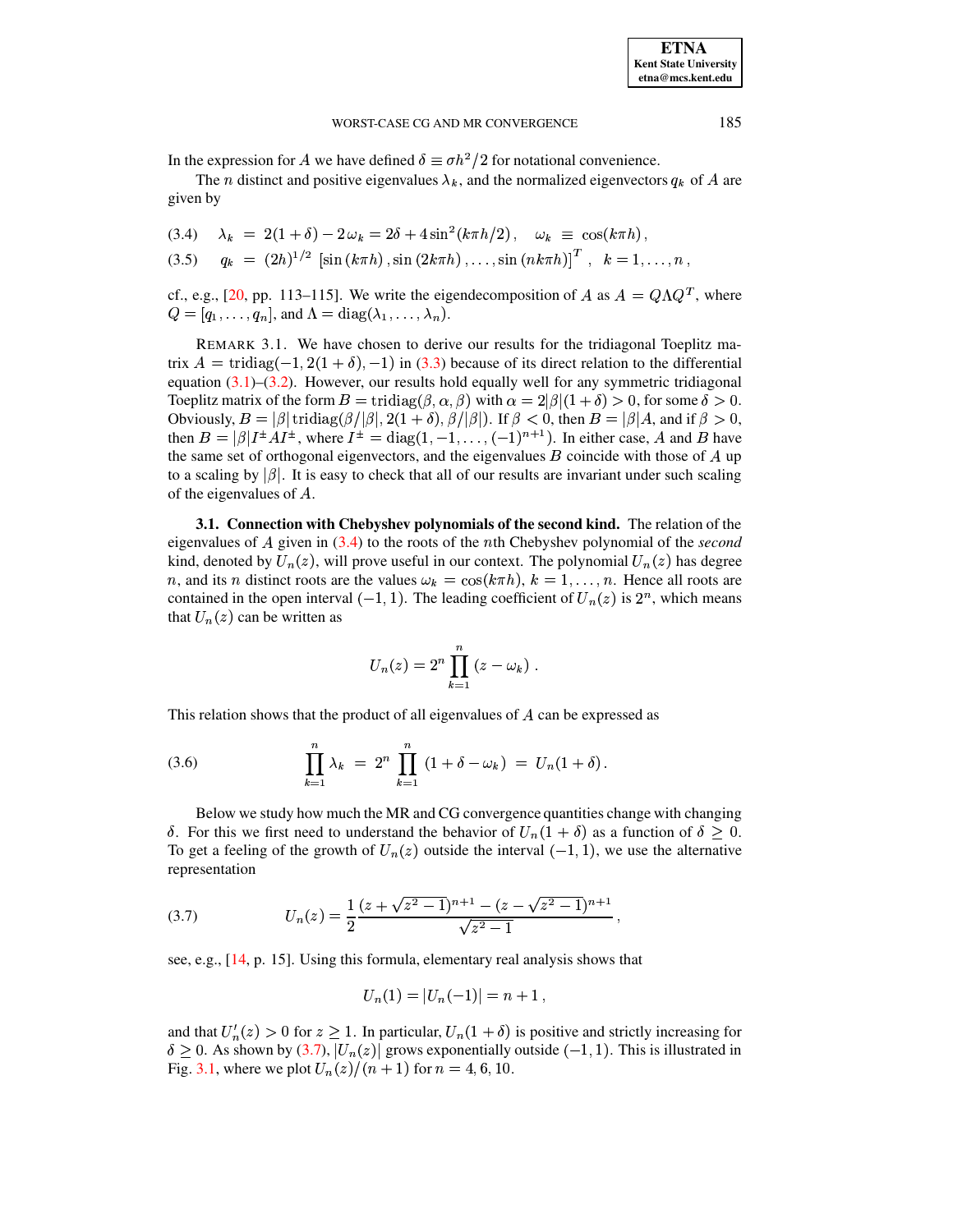

FIG. 3.1.  $U_n(z)/(n+1)$  for different n.

<span id="page-6-4"></span>**3.2. Worst-case data.** Our goal here is to characterize data (source term f and boundary conditions) in  $(3.1)$ – $(3.2)$ , that lead to the maximal relative convergence quantities in the next-to-last step when MR and CG with the initial guess  $x_0 = 0$  are applied to the discretized system  $(3.3)$ . Our main tools are the parameterizations  $(2.6)$  and  $(2.8)$  of the worst-case initial vectors  $r_0^w$  and  $e_0^w$ , which we evaluate explicitly using the known eigendecomposition of A, and then translate back into data for (3.1)–(3.2). The vectors  $r_0^w$  and  $e_0^w$  depend on the terms  $L_k$ , which are characterized by the following lemma.

LEMMA 3.2. Suppose that  $\lambda_1, \ldots, \lambda_n$  are given by (3.4) for some  $\delta \geq 0$ . Then  $L_k$  as defined in  $(2.3)$  satisfies

<span id="page-6-3"></span>(3.8) 
$$
L_k = h U_n (1 + \delta) \frac{\sin^2 (k \pi h)}{\delta + 2 \sin^2 (\frac{k \pi h}{2})}.
$$

In particular, for  $\delta = 0$ ,

$$
(3.9) \t\t\t L_k = 2 \cos^2 \left(\frac{k\pi h}{2}\right).
$$

<span id="page-6-1"></span>*Proof.* The denominator of  $L_k$  can be written as

<span id="page-6-0"></span>
$$
\prod_{\substack{j=1 \ j \neq k}}^n |\lambda_j - \lambda_k| = \prod_{\substack{j=1 \ j \neq k}}^n |2 \omega_k - 2 \omega_j| = 2^{2n-2} \prod_{\substack{j=1 \ j \neq k}}^n \left| \sin^2 \left( \frac{j h \pi}{2} \right) - \sin^2 \left( \frac{k h \pi}{2} \right) \right|
$$
\n(3.10) 
$$
= \frac{n+1}{2 \sin^2 (k \pi h)},
$$

cf. identity  $(A.1)$ . According to  $(2.3)$ ,  $(3.6)$  and  $(3.10)$ ,

<span id="page-6-2"></span>
$$
(3.11) \tL_k = \frac{U_n (1+\delta)}{\lambda_k} \cdot \frac{2 \sin^2 (k \pi h)}{n+1} = h U_n (1+\delta) \frac{\sin^2 (k \pi h)}{\delta + 2 \sin^2 \left(\frac{k \pi h}{2}\right)}.
$$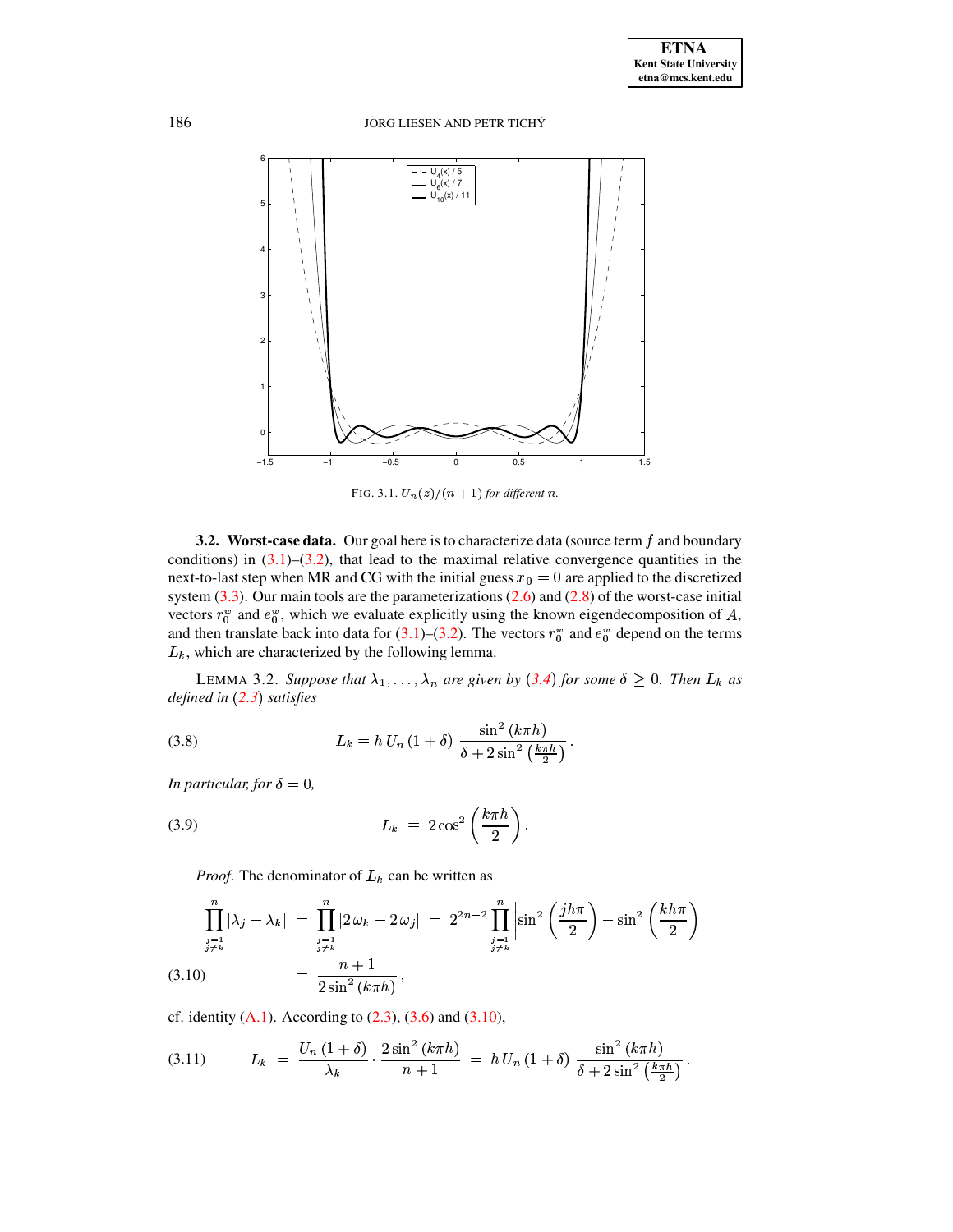The relation (3.9) for  $\delta = 0$  follows immediately from  $U_n(1) = n + 1 = h^{-1}$  and  $\sin(k\pi h) =$  $2\sin(k\pi h/2)\cos(k\pi h/2)$ . 0

Now consider the parameterization of  $e_0^w$  given in (2.8). Clearly, for any  $\gamma > 0$ , the set of coefficients

<span id="page-7-0"></span>(3.12) 
$$
\xi_k^w \equiv (\gamma \lambda_k^{-1} L_k)^{1/2}, \quad k = 1, ..., n
$$

leads to a worst-case initial error  $e_0^w = Q[\xi_1^w, \dots, \xi_n^w]^T$  for CG. If CG is started with initial guess  $x_0 = 0$ , then  $e_0^w$  represents the solution, and  $Ae_0^w$  the right hand side of a linear system that leads to the maximal relative A-norm of the error in the next-to-last iteration step.

Using the coefficients (3.12), and the explicit form of  $L_k$  in (3.11),

$$
\lambda_k \xi_k^{\omega} = \lambda_k \left( \gamma \lambda_k^{-1} \frac{U_n (1 + \delta)}{\lambda_k} \cdot \frac{2 \sin^2 (k \pi h)}{n + 1} \right)^{1/2}
$$

$$
= (\gamma 2h U_n (1 + \delta))^{1/2} \sin(k \pi h),
$$

and, therefore,

<span id="page-7-1"></span>
$$
Ae_0^* = (Q\Lambda Q^T) (Q[\xi_1^*, \dots, \xi_n^*]^T)
$$
  
\n
$$
= Q [\lambda_1 \xi_1^*, \dots, \lambda_n \xi_n^*]^T
$$
  
\n
$$
= (\gamma 2h U_n (1 + \delta))^{1/2} Q [\sin(\pi h), \dots, \sin(n\pi h)]^T
$$
  
\n
$$
= (\gamma 2h U_n (1 + \delta))^{1/2} Q (2h)^{-1/2} q_1
$$
  
\n(3.13)  
\n
$$
= (\gamma U_n (1 + \delta))^{1/2} [1, 0, \dots, 0]^T.
$$

Since  $\gamma > 0$  can be chosen arbitrarily, we conclude that any right hand side vector b that is a positive multiple of the first unit vector leads to the worst possible relative A-norm of the error in the next-to-last step of CG (with  $x_0 = 0$ ) for the linear system  $Ax = b$  given by (3.3). The convergence of CG (with  $x_0 = 0$ ) for  $Ax = b$  is obviously the same as for  $Ax = -b$ , and therefore any negative multiple of the first unit vector is a worst-case right hand side in the just described sense as well.

Instead of the coefficients  $(3.12)$  we may define

<span id="page-7-2"></span>(3.14) 
$$
\xi_k^w \equiv (-1)^{k+1} \left( \gamma \lambda_k^{-1} L_k \right)^{1/2}, \quad k = 1, \ldots, n.
$$

Then, using  $(-1)^{k+1}$  sin $(k\pi h) = \sin(n k\pi h)$ , we obtain

$$
\lambda_k \xi_k^w = (\gamma 2h U_n (1+\delta))^{1/2} \sin(n k \pi h).
$$

A computation analogous to the one leading to (3.13) shows that, for the initial error  $e_0^{\omega}$ defined by the coefficients  $(3.14)$ ,

(3.15) 
$$
Ae_0^w = (\gamma U_n (1+\delta))^{1/2} [0,\ldots,0,1]^T,
$$

i.e., any nonzero multiple of the *n*th unit vector also is a worst-case right hand side for CG.

Both examples show that the right hand sides leading to the very unfavorable convergence behavior of CG may look rather unsuspicious at first sight. In terms of the differential equation  $(3.1)$ – $(3.2)$ , the worst possible relative A-norm of the next-to-last error in CG (for  $x_0 = 0$ ) is obtained simply by

(3.16) 
$$
f = 0
$$
 and  $u_0 = c$ ,  $u_1 = 0$ , or  $u_0 = 0$ ,  $u_1 = c$ ,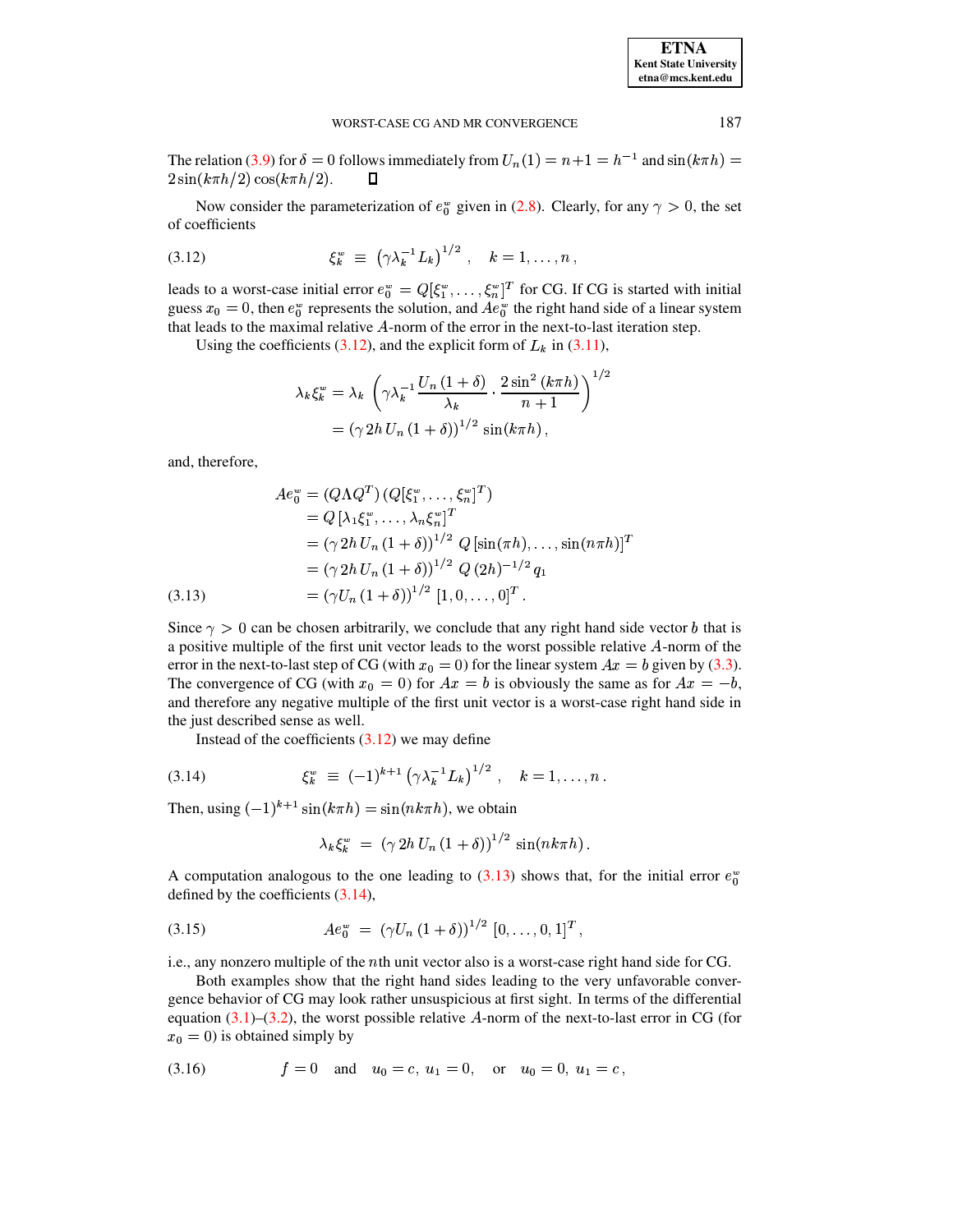for any nonzero constant c.

As shown in (2.4), CG for the initial error  $e_0^*$  defined by (3.12) is equivalent to MR for the initial residual  $A^{1/2}e_0^{\omega}$  that can be written in the form

$$
A^{1/2}e_0^w = A^{-1/2}Ae_0^w
$$
  
=  $(\gamma U_n (1 + \delta))^{1/2} A^{-1/2}[1, 0, ..., 0]^T$   
=  $(\gamma U_n (1 + \delta))^{1/2} Q \Lambda^{-1/2} q_1.$ 

Therefore, any nonzero multiple of the vector  $r_0^{\omega} \equiv Q\Lambda^{-1/2}q_1$  leads to the worst-case relative residual norm in the next-to-last MR step. Obviously, the coordinates of  $r_0^w$  in the eigenvectors of  $A$  are given by

$$
(3.17) \t\t\t\t\t\t\t\varrho_k^w = [2\delta + 4\sin^2(k\pi h/2)]^{-1/2}\sin(k\pi h), \t\t\t\t\t k = 1, \ldots, n
$$

Because of the complicated form of the  $\varrho_k^w$ , no simple expression for the vector  $r_0^w$  =  $Q[\varrho_1^w, \ldots, \varrho_n^w]^T$  exists in general. An exception for which  $r_0^w$  can be found in a relatively simple form is the case  $\delta = 0$ , where  $\rho_k^w = \cos(k\pi h/2)$ , and the jth entry of  $r_0^w$ , denoted by  $r_{0,j}^{\omega}$  for  $j=1,\ldots,n$ , satisfies

<span id="page-8-0"></span>(3.18) 
$$
r_{0,j}^w = (2h)^{1/2} \frac{\sin (j\pi h)}{\cos (\frac{\pi h}{2}) - \cos (j\pi h)}.
$$

As  $(3.18)$  indicates, for MR it is not as straightforward as for CG to find data for  $(3.1)$ – $(3.2)$ that leads to the worst case in the next-to-last step. For more details and a proof of  $(3.18)$  we refer to  $[11]$ .

3.3. Worst-case and unbiased convergence quantities. After having characterized the worst-case initial vectors  $r_0^w$  and  $e_0^w$  for the system (3.3), we next evaluate the corresponding convergence quantity  $(2.7)$  and compare it to the quantities  $(2.11)$  and  $(2.13)$  resulting from the initial vectors  $r_0^u$  and  $e_0^u$ . We start with deriving bounds on (2.7) and (2.11).

<span id="page-8-3"></span>THEOREM 3.3. Suppose that MR is applied to a system of the form  $(3.3)$ , and the initial residual is either  $r_0^w$  or  $r_0^u$ . Then

<span id="page-8-1"></span>
$$
(3.19) \t3^{-1} \frac{2+\delta}{U_n(1+\delta)} < \frac{\|r_{n-1}^*\|}{\|r_0^*\|} < \frac{\|r_{n-1}^*\|}{\|r_0^*\|} \le 3 \frac{2+\delta}{U_n(1+\delta)}.
$$

In particular, for  $\delta = 0$ ,

<span id="page-8-2"></span>
$$
(3.20) \qquad \frac{1}{n}\sqrt{\frac{2}{3}} < \sqrt{\frac{2}{3n^2 - n}} = \frac{\|r_{n-1}^u\|}{\|r_0^u\|} < \frac{\|r_{n-1}^w\|}{\|r_0^w\|} = \frac{1}{n}.
$$

*Proof.* We first prove (3.19). The middle inequality is trivial. To show the leftmost inequality it suffices to use the relation  $(2.11)$  and to find an upper bound on the sum of the  $L^2_k$ . Using (3.8) and (A.4),

$$
\sum_{k=1}^{n} L_k^2 \leq \frac{U_n^2 (1+\delta)}{(n+1)^2 (\frac{\delta}{2} + 1)^2} \sum_{k=1}^{n} \frac{\sin^4(k\pi h)}{4 \sin^4\left(\frac{k\pi h}{2}\right)} \\
= \frac{16 U_n^2 (1+\delta)}{(n+1)^2 (\delta + 2)^2} \sum_{k=1}^{n} \cos^4\left(\frac{k\pi h}{2}\right) \\
= \frac{(6 n - 2) U_n^2 (1+\delta)}{(n+1)^2 (\delta + 2)^2}.
$$
\n(3.21)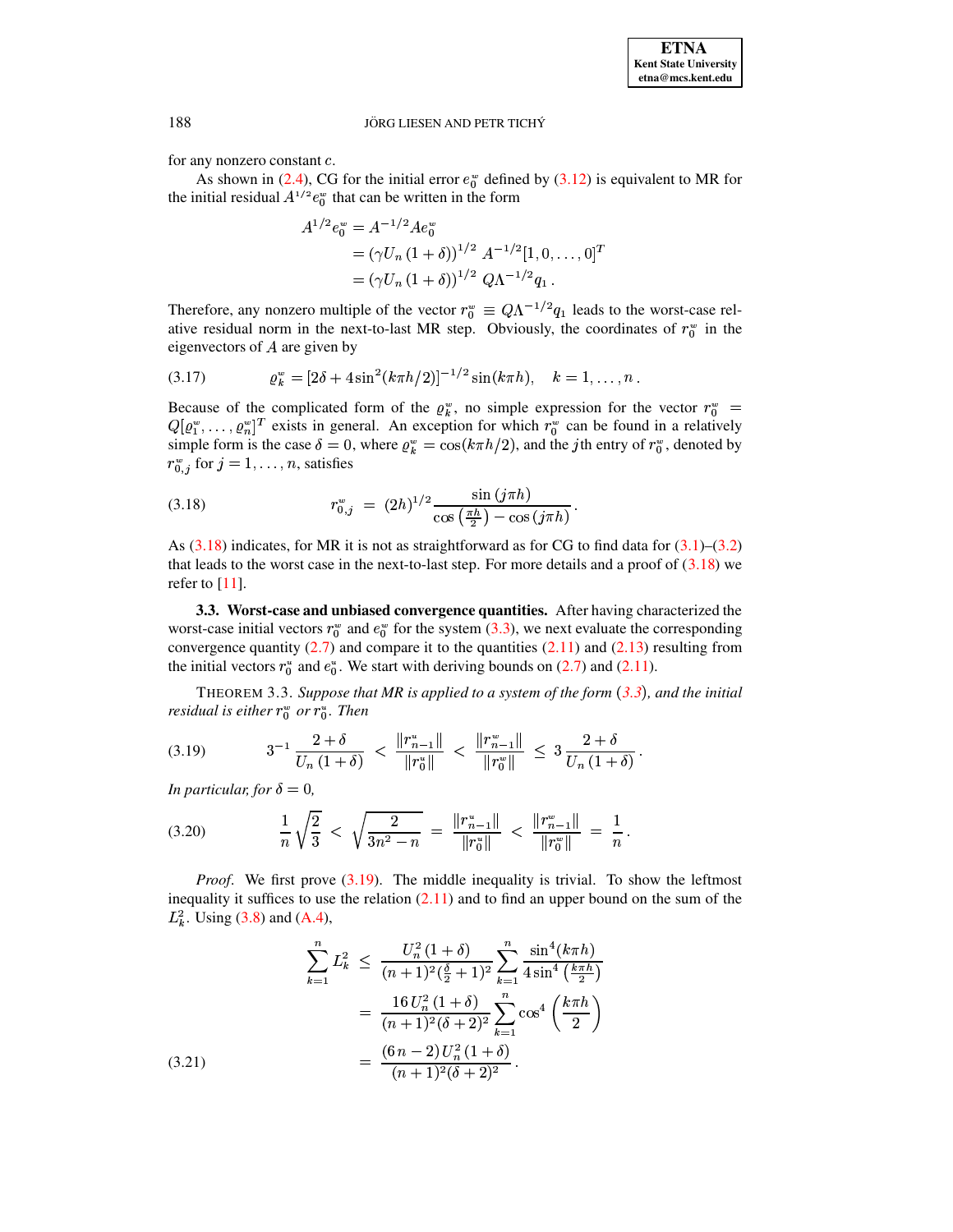Then  $(2.11)$  implies

$$
\left(n\sum_{k=1}^{n}L_k^2\right)^{-1/2}\geq \frac{(n+1)(\delta+2)}{\sqrt{(6n-2)n}U_n(1+\delta)}>\frac{1}{3}\frac{\delta+2}{U_n(1+\delta)}
$$

Next note that, using  $(A.3)$ ,

<span id="page-9-0"></span>
$$
\sum_{k=1}^{n} L_k \ge \frac{U_n (1+\delta)}{\delta+2} \sum_{k=1}^{n} \frac{\sin^2 (k \pi h)}{n+1} = \frac{1}{2} \frac{U_n (\delta+1)}{\delta+2} \frac{n}{n+1}
$$
\n(3.22)\n
$$
\ge \frac{1}{3} \frac{U_n (\delta+1)}{\delta+2},
$$

and thus the rightmost inequality in  $(3.19)$  follows from applying  $(3.22)$  to  $(2.7)$ .

<span id="page-9-1"></span>For  $\delta = 0$  we have

(3.23) 
$$
\sum_{k=1}^{n} L_k = 2 \sum_{k=1}^{n} \cos^2 \left( \frac{k \pi h}{2} \right) = n,
$$

 $cf. (A.3)$ , and

<span id="page-9-2"></span>
$$
\sum_{k=1}^{n} L_k^2 = \frac{U_n^2(1)}{(n+1)^2} \sum_{k=1}^{n} \frac{\sin^4(k\pi h)}{4\sin^4\left(\frac{k\pi h}{2}\right)}
$$
  
(3.24)  

$$
= 4 \sum_{k=1}^{n} \cos^4\left(\frac{k\pi h}{2}\right) = \frac{3n-1}{2}
$$

cf. (A.4). Substituting  $(3.23)$  and  $(3.24)$  into  $(2.7)$  and  $(2.11)$ , we obtain  $(3.20)$ .  $\Box$ 

Since  $||r_{n-1}^w||/||r_0^w|| = ||e_{n-1}^w||/||e_0^w||/||a$  (compare (2.7) and (2.9)) the theorem also characterizes  $||e_{n-1}^w||_A/||e_0^w||_A$ , the next-to-last worst-case relative A-norm of the error for CG.

The rightmost equation in (3.20) shows that, for  $\delta = 0$ , MR in the worst case decreases the relative residual norm in the first  $n-1$  iteration steps only to  $n^{-1}$ . On the other hand, since  $||r_{n-1}^*||/||r_0^*|| \approx (1+\delta)/U_n(1+\delta)$  for all  $\delta$ , the next-to-last worst-case MR residual norm decreases exponentially with increasing  $\delta$ , and hence increasing diagonal dominance of A. Moreover, Theorem 3.3 shows that the progress MR has made in the next-to-last iteration step for the unbiased initial residual  $r_0^u$  is at most a *constant factor* (less than 1/9) apart from the worst case. In general the two cases may differ by a factor of up to  $n^{1/2}$ ; see [13, Section 5], [7, Section 5].

The spectral structure of A allows to use the worst-case convergence result for the nextto-last step in Theorem 3.3 to obtain a worst-case convergence bound also for other iteration steps.

COROLLARY 3.4. Suppose that the positive integer m divides  $n + 1$ . Then for all  $i \equiv (n+1)/m - 2 > 1,$ 

<span id="page-9-3"></span>
$$
(3.25) \qquad \max_{r_0 \neq 0} \min_{p \in \pi_i} \frac{\|p(A)r_0\|}{\|r_0\|} \; = \; \max_{e_0 \neq 0} \min_{p \in \pi_i} \frac{\|p(A)e_0\|_A}{\|e_0\|_A} \; > \; 3^{-1} \frac{2+\delta}{U_{i+1}\,(1+\delta)}
$$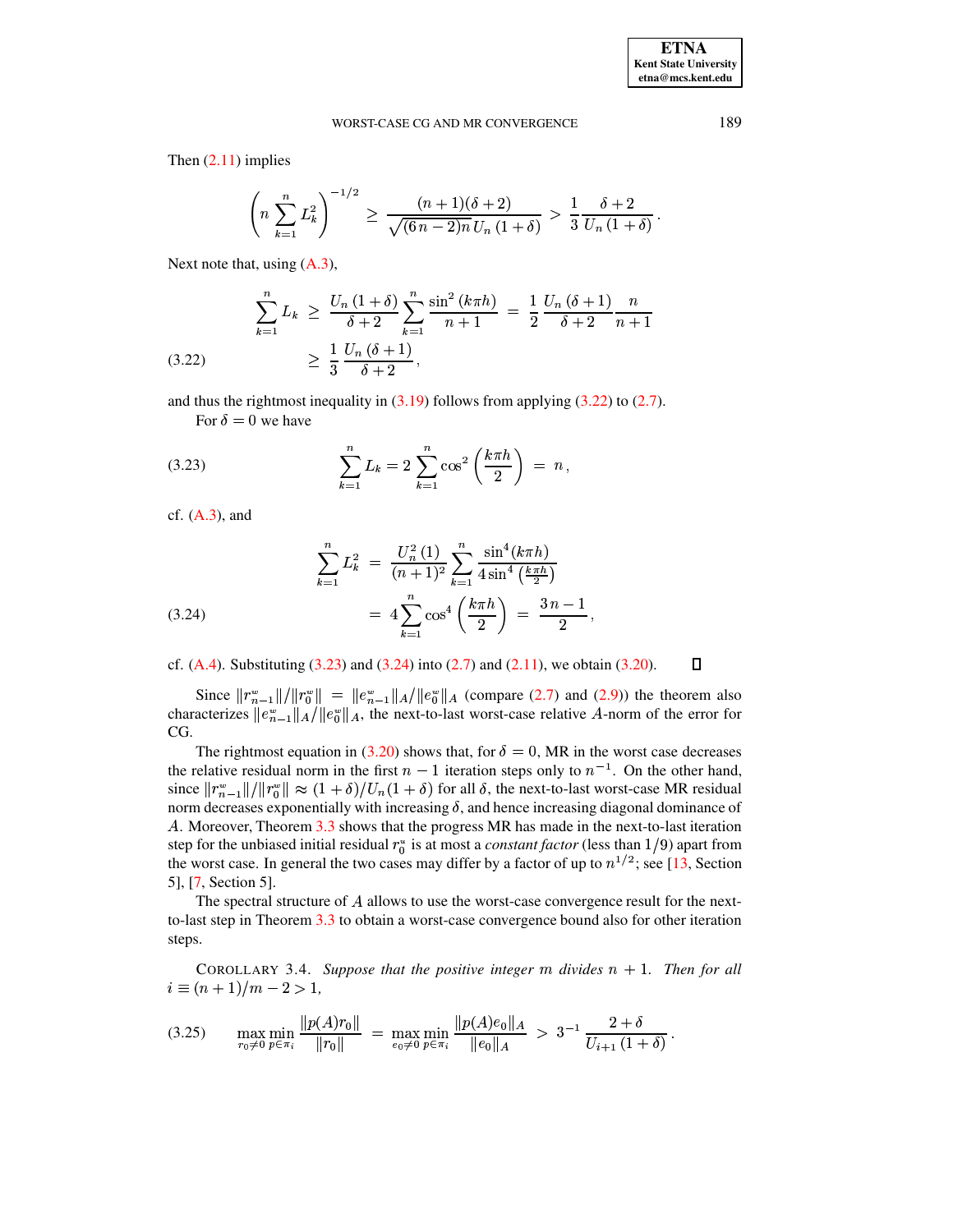*Proof.* Consider the subset  $\{\mu_1, \ldots, \mu_{i+1}\} \subseteq \{\lambda_1, \ldots, \lambda_n\}$  of  $i + 1$  eigenvalues of A given by

$$
\mu_j = 2\left(1 + \delta - \cos\left(\frac{j\pi}{i+2}\right)\right), \quad j = 1, ..., i+1.
$$

It is easy to see that the set  $\{\mu_1, ..., \mu_{i+1}\}$  consists of the  $i + 1$  distinct eigenvalues of  $A_{i+1} \equiv \text{tridiag}(-1, 2(1+\delta), -1) \in \mathbb{R}^{(i+1)\times(i+1)}$ . Then

$$
\max_{r_0 \neq 0} \min_{p \in \pi_i} \frac{\|p(A)r_0\|}{\|r_0\|} = \min_{p \in \pi_i} \max_{k} |p(\lambda_k)|
$$
  
\n
$$
\geq \min_{p \in \pi_i} \max_{k} |p(\mu_k)|
$$
  
\n
$$
= \max_{r_0 \neq 0} \min_{p \in \pi_i} \frac{\|p(A_{i+1})r_0\|}{\|r_0\|}
$$
  
\n
$$
> 3^{-1} \frac{2 + \delta}{U_{i+1} (1 + \delta)},
$$

where the final lower bound results from applying Theorem 3.3 to the linear system with  $\Box$  $A_{i+1}$ .

For example, in case  $n = 99$ , the lower bound (3.25) would apply in the steps  $i =$ 2, 8, 18, 23, 48, 98. Hence in addition to just the lower bound on  $||r_{n-1}^*||/||r_0^*||$  in (3.19), which corresponds to (3.25) for  $i = n - 1$ , we get additional lower bounds particularly for the earlier phase of the iteration.

Theorem 3.3 does not characterize (2.13), i.e. the case of CG for the initial error  $e_0^*$ . This is done in the following result.

<span id="page-10-3"></span>THEOREM 3.5. Suppose that CG is applied to a system of the form  $(3.3)$ , and the initial error is  $e_0^u$ . Then

<span id="page-10-0"></span>
$$
(3.26) \t\t 3^{-1} \frac{\delta}{U_n(1+\delta)} < \frac{\|e_{n-1}^*\|_A}{\|e_0^*\|_A} < 3 \frac{2+\delta}{U_n(1+\delta)}.
$$

For  $\delta < 1/4$ ,

<span id="page-10-2"></span>
$$
(3.27) \t\t 3^{-1} \frac{\delta + 2}{n^{1/2} U_n (1 + \delta)} < \frac{\|e_{n-1}^* \|_A}{\|e_0^*\|_A}
$$

and for  $\delta = 0$ ,

*Proof.* The second inequality in  $(3.26)$  follows easily from  $(3.19)$ . We prove the first inequality. Using Cauchy's inequality we obtain, cf.  $(2.13)$ ,

<span id="page-10-1"></span>
$$
(3.29) \qquad \frac{\|e_0^*\|_A^2}{\|e_{n-1}^*\|_A^2} \ \leq \ \left(\sum_{k=1}^n L_k^4\right)^{1/2} \left(\sum_{k=1}^n \lambda_k^2\right)^{1/2} \left(\sum_{k=1}^n \frac{1}{\lambda_k}\right) \ .
$$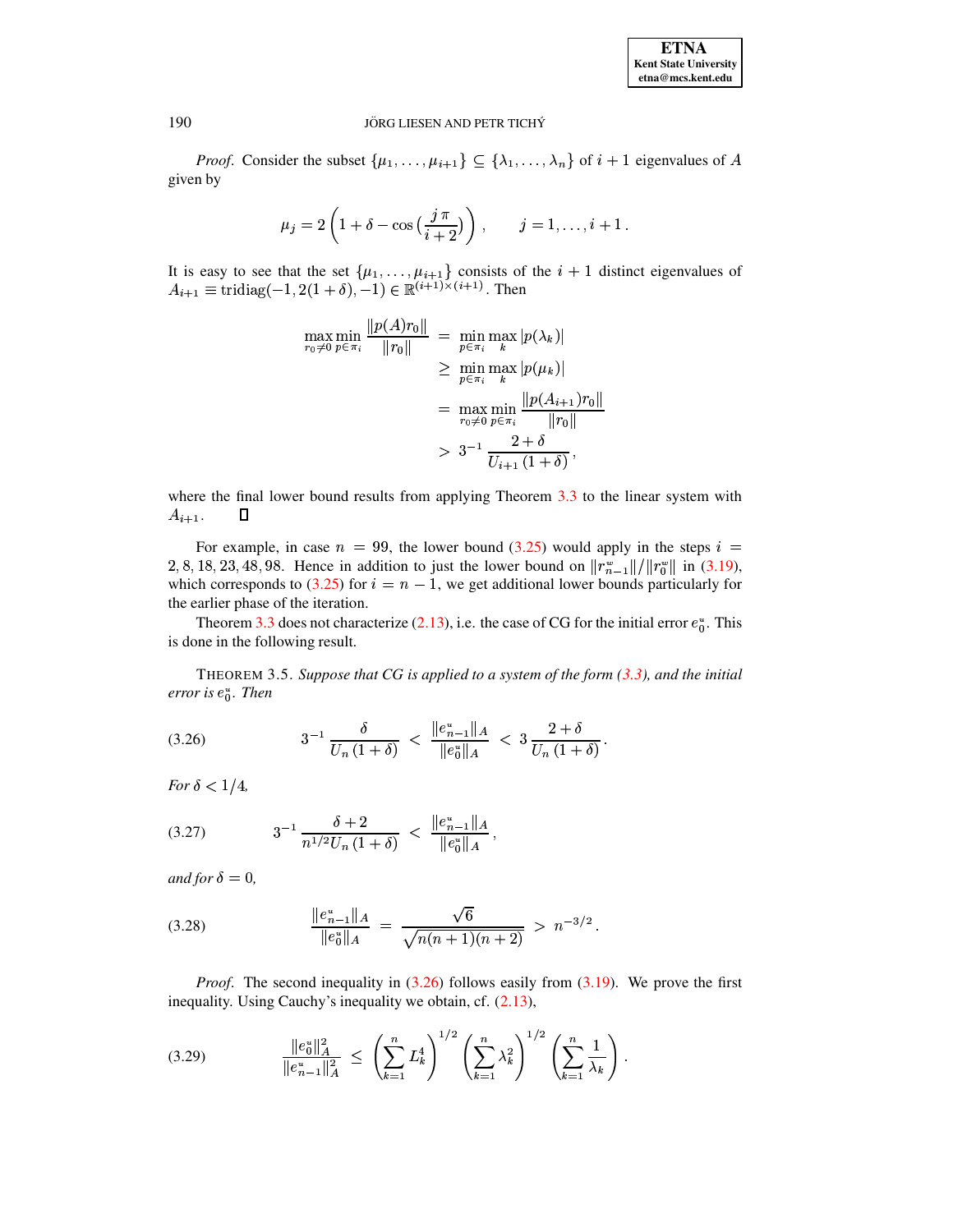Since  $\lambda_n$  is the largest eigenvalue,

$$
\left(\sum_{k=1}^{n} \lambda_k^2\right)^{1/2} \left(\sum_{k=1}^{n} \frac{1}{\lambda_k}\right) < n^{1/2} \lambda_n \left(\sum_{k=1}^{n} \frac{1}{\lambda_k}\right) < n^{3/2} \frac{\lambda_n}{\lambda_1}
$$
\n
$$
= n^{3/2} \frac{1 + \delta + \omega_1}{1 + \delta - \omega_1}
$$
\n
$$
< n^{3/2} \frac{2 + \delta}{\delta}.
$$
\n(3.30)

It remains to find a bound on the sum of the  $L_k^4$ . Using (3.8) and (A.5),

<span id="page-11-0"></span>
$$
\sum_{k=1}^{n} L_k^4 \le \frac{U_n^4 (1+\delta)}{(n+1)^4 (\frac{\delta}{2}+1)^4} \sum_{k=1}^{n} \frac{\sin^8(k\pi h)}{2^4 \sin^8(\frac{k\pi h}{2})}
$$

$$
= 2^8 \frac{U_n^4 (1+\delta)}{(n+1)^4 (\delta+2)^4} \sum_{k=1}^{n} \cos^8\left(\frac{k\pi h}{2}\right)
$$
(3.31)
$$
< 3^4 \frac{n U_n^4 (1+\delta)}{(n+1)^4 (\delta+2)^4}.
$$

From  $(3.29)$ – $(3.31)$  we now obtain  $(3.26)$ .

Now consider the case  $\delta < 1/4$ . Then

<span id="page-11-1"></span>
$$
\left(\sum_{k=1}^{n} \lambda_k^2\right)^{1/2} \sum_{k=1}^{n} \frac{1}{\lambda_k} = \left(\sum_{k=1}^{n} (1 + \delta - \omega_k)^2\right)^{1/2} \sum_{k=1}^{n} \frac{1}{1 + \delta - \omega_k}
$$
  

$$
< \left(\sum_{k=1}^{n} (5/4 - \omega_k)^2\right)^{1/2} \sum_{k=1}^{n} \frac{1}{1 - \omega_k}
$$
  

$$
= \left(\frac{33}{16}n - \frac{1}{2}\right)^{1/2} \sum_{k=1}^{n} \frac{1}{2 \sin^2\left(\frac{k\pi h}{2}\right)}
$$
  

$$
< \left(\frac{36}{16}n\right)^{1/2} \frac{n(n+2)}{3}
$$
  

$$
= \frac{n^{1/2}n(n+2)}{2}
$$
  
(3.32)  

$$
< \frac{n^{1/2}(n+1)^2}{2},
$$

where we have used the identities  $(A.7)$  and  $(A.8)$ . Then  $(3.27)$  follows from  $(3.29)$ ,  $(3.31)$ and  $(3.32)$ .

For  $\delta = 0$ ,

$$
\frac{\|e_0^u\|_A^2}{\|e_{n-1}^u\|_A^2} = \left(\sum_{k=1}^n 4 \sin^2\left(\frac{k\pi h}{2}\right) 4 \cos^4\left(\frac{k\pi h}{2}\right)\right) \left(\sum_{k=1}^n \frac{1}{4 \sin^2\left(\frac{k\pi h}{2}\right)}\right)
$$

$$
= (n+1)\left(\frac{n(n+2)}{6}\right),
$$

where we have used  $(A.6)$  and  $(A.7)$ .  $\Box$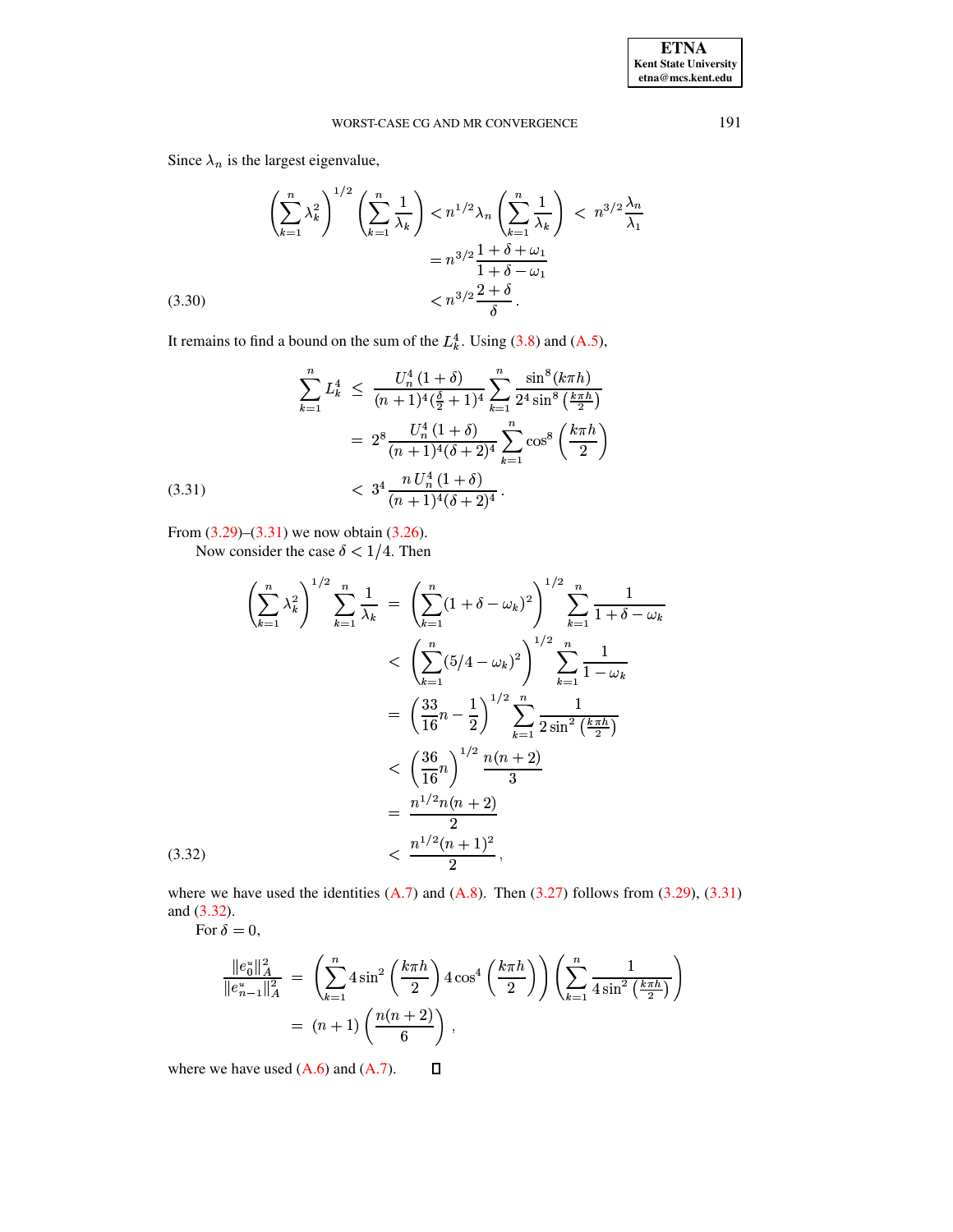A comparison of Theorems 3.3 and 3.5 shows that, for small  $\delta$ ,

(MR) 
$$
\frac{\|r_{n-1}^*\|}{\|r_0^*\|} \approx n^{1/2} \frac{\|e_{n-1}^*\|_A}{\|e_0^*\|_A}
$$
 (CG)

For larger  $\delta$ , this difference is much less pronounced, and these MR and CG quantities are at most a small constant apart from each other.

3.4. Comparison of the worst-case bound and the classical bound. We next compare our worst-case convergence results in Theorem 3.3 with the classical convergence bound  $(1.5),$ 

<span id="page-12-1"></span>(3.33) 
$$
\min_{p \in \pi_i} \max_k |p(\lambda_k)| \leq 2\nu^i, \quad i = 0, ..., n-1,
$$

where  $\nu \equiv (\sqrt{\kappa(A)} - 1) / (\sqrt{\kappa(A)} + 1) < 1$ , for  $i = n - 1$ .

For our comparison we express  $U_n(1 + \delta)$  in terms of the condition number of A, which is given by  $\kappa(A) = \lambda_n/\lambda_1$ . First note that, by (3.4),

$$
1+\delta = \omega_1 \frac{\lambda_n + \lambda_1}{\lambda_n - \lambda_1} = \omega_1 \frac{\kappa(A) + 1}{\kappa(A) - 1} \equiv \omega_1 \tau.
$$

Next,

(3.34) 
$$
\tau - \sqrt{\tau^2 - 1} = \frac{\sqrt{\kappa(A)} - 1}{\sqrt{\kappa(A)} + 1} \equiv \nu, \qquad \tau + \sqrt{\tau^2 - 1} = \nu^{-1},
$$

which, inserted into  $(3.7)$ , yields

(3.35) 
$$
U_n(\tau) = \frac{\nu^{n+1} - \nu^{-(n+1)}}{\nu - \nu^{-1}}.
$$

Since  $U_n(z)$  is strictly monotonically increasing for  $z \ge 1$ , and  $\omega_1 \lesssim 1$ ,

<span id="page-12-2"></span>
$$
(3.36) \tU_n(1+\delta) \lesssim U_n(\tau) = \nu^{-n} + \nu^{-n+2} + \nu^{-n+4} + \ldots + \nu^n,
$$

where " $\lesssim$ " means that the inequality is close. In the notation established above,

<span id="page-12-0"></span>
$$
(3.37) \t2\nu^{n-1} \ge \frac{\|r_{n-1}^w\|}{\|r_0^w\|} = \frac{\|e_{n-1}^w\|_A}{\|e_0^w\|_A}
$$

(3.38) 
$$
\geq \frac{\|r_{n-1}^*\|}{\|r_0^*\|} \approx \frac{4}{\omega_1} \frac{2+\delta}{U_n (1+\delta)}
$$

$$
(3.39) \qquad \qquad \gtrsim \frac{4\tau}{U_n(\tau)}
$$

$$
(3.40) \qquad \qquad \geq \frac{2}{\nu} \frac{2 \nu^{n-1}}{U_n(\tau)} = \frac{2 \nu^{n-1}}{1 + \nu^2 + \ldots + \nu^{2(n-1)} + \nu^{2n}}.
$$

In (3.37) we use (3.33) for  $i = n - 1$ , and in (3.38) we use (3.19), where the unimportant multiplicative factor (between 1/3 and 3) was replaced by  $4/\omega_1$  for convenience. Next, in (3.39) we use (3.36) as well as the relation  $\tau = (1 + \delta)/\omega_1$ , from which we receive (3.40) using (3.36) and the inequality  $2 \tau \geq \nu^{-1} \geq \tau$ .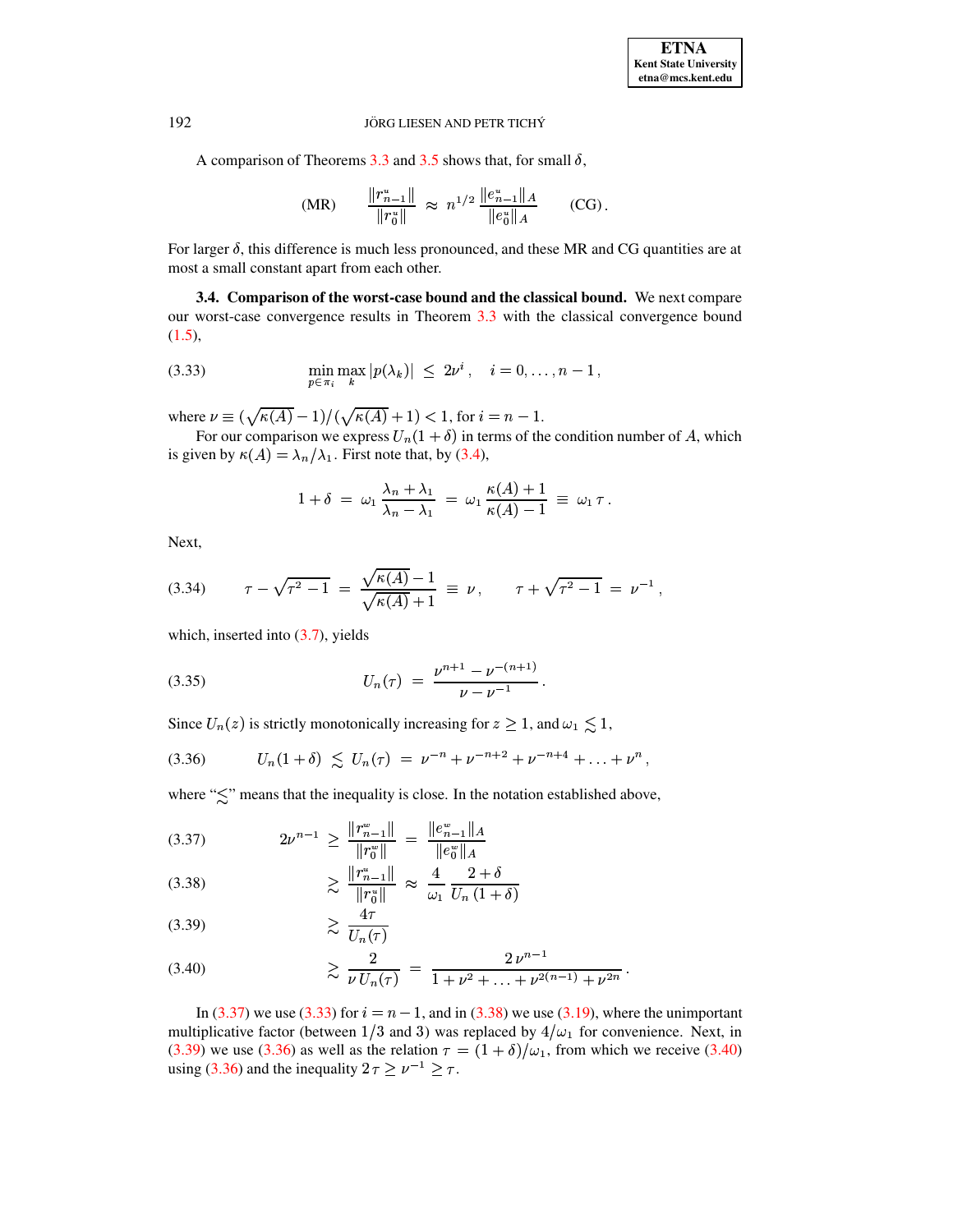The main point in this derivation is that the actual convergence quantities on the right hand side of the inequality in  $(3.37)$  are always quite close to  $(3.40)$ , i.e.

$$
\frac{\|r_{n-1}^w\|}{\|r_0^w\|} = \frac{\|e_{n-1}^w\|_A}{\|e_0^w\|_A} \approx \frac{2 \nu^{n-1}}{1 + \nu^2 + \ldots + \nu^{2(n-1)} + \nu^{2n}}.
$$

The tightness of the *upper* bound  $(3.37)$  to the actual convergence quantities therefore depends on the size of  $\nu$ , and hence on  $\kappa(A)$ , which for a fixed matrix size *n* is a strictly decreasing function of the parameter  $\delta \geq 0$ .

For small  $\kappa(A)$  (or  $\delta$  bounded away from zero), the difference between [\(3.37\)](#page-12-0) and [\(3.40\)](#page-12-0) is small, i.e. the classical bound provides accurate information about the actual convergence quantities of CG and MR in [\(3.37\)](#page-12-0) and [\(3.38\)](#page-12-0). On the other hand, when  $\kappa(A)$  is large (or  $\delta$  is close to zero), then the lower bound [\(3.40\)](#page-12-0), and with it the CG and MR convergence quantities will be smaller (up to the factor  $n^{-1}$ ) than predicted by the classical upper bound [\(3.37\)](#page-12-0). In the limiting case  $\delta = 0$ ,

$$
\min_{p\in \pi_{n-1}}\max_{1\leq k\leq n}|p(\lambda_k)|\;=\;\frac{1}{n}\;\ll\; 2\nu^{n-1}\;\overset{\scriptscriptstyle n\rightarrow\infty}{\longrightarrow}\;2e^{-\pi}\,.
$$

This clearly demonstrates that, for reasonably large  $n$ , the classical bound  $(3.33)$  cannot describe the worst-case convergence values of CG or MR in later iterations. Asymptotically (for  $n \to \infty$ ) the weakness of the classical bound in this context has also been noticed before by Axelsson [\[1,](#page-16-0) Example 13.7] and others.

<span id="page-13-0"></span>**4. Poisson equation.** Now we consider the case of one-dimensional Poisson equation with Dirichlet boundary conditions, i.e. the problem  $(3.1)$ – $(3.2)$  with  $\sigma = 0$ . Then  $\delta = 0$ and the corresponding system matrix in [\(3.3\)](#page-4-4) is  $A = \text{tridiag}(-1, 2, -1)$ . In this case, simple where the contract of the contract of the contract of the contract of the contract of the contract of the contract of the contract of the contract of the contract of the contract of the contract of the contract of the cont explicit expressions for  $r_0^{\omega}$  as well as  $e_0^{\omega}$  are known (see Section [3.2\)](#page-6-4). Moreover, we have determined the exact MR and CG convergence quantities in the next-to-laststep for the worstcase as well as the unbiased initial vectors (see Theorems [3.3](#page-8-3) and [3.5\)](#page-10-3). In addition, it is possible, in this particular case and for special starting vectors including the ones considered in this paper, to determine the whole MR and CG convergence curve a priori. In the following we recall known results from  $\left[15\right]$  for the unbiased case, and state (without proof) a new convergence result for the worst case.

Assuming that  $x_0 = 0$ , and hence  $e_0 = x$ , the papers [\[15,](#page-17-11) [16\]](#page-17-12) present exact analytic expressions for the relative  $A$ -norm of the CG errors for solutions of the form

(4.1) 
$$
x^{(s)} = Q[\xi_1^{(s)}, \dots, \xi_n^{(s)}]^T, \qquad \xi_k^{(s)} = \sin^{-s} \left(\frac{k\pi h}{2}\right),
$$

for some parameter  $s \in \mathbb{N}_0$ . Two of these solutions are of particular interest in our context. for some parameter  $s \in \mathbb{N}_0$ . Two of these solutions are of particular interest in our context.<br>A simple calculation shows that  $x^{(2)} = 4e_0^*$  as defined in [\(2.12\)](#page-4-8). Moreover,  $A^{1/2}x^{(1)} = 2r_0^*$ , where  $r_0^*$  is defined in [\(2.10\)](#page-4-1). Using these relations and the exact analytic convergence curves derived in [\[15\]](#page-17-11) gives the following result.

PROPOSITION 4.1. *Suppose that CG and MR are applied to the system* ([3.3](#page-4-4)) with  $\delta = 0$ , *and* the respective initial error and residual are given by  $e_0^*$  and  $r_0^*$ . Then the resulting CG *errors*  $e_i^u$  and MR residuals  $r_i^u$ ,  $i = 0, \ldots, n$ , satisfy

<span id="page-13-1"></span>(4.2) 
$$
\frac{\|e_i^u\|_A}{\|e_0^u\|_A} = \left[\frac{(n-i)^3 + 3(n-i)^2 + 2(n-i)}{n(n+1)(n+2)}\right]^{1/2} \equiv \varphi_C(i),
$$

(4.3) 
$$
\frac{\|r_i^u\|}{\|r_0^u\|} = \left[\frac{(n-i) + (n-i)^2}{n(n+1) + 2ni(n-i)}\right]^{1/2} \equiv \varphi_M(i).
$$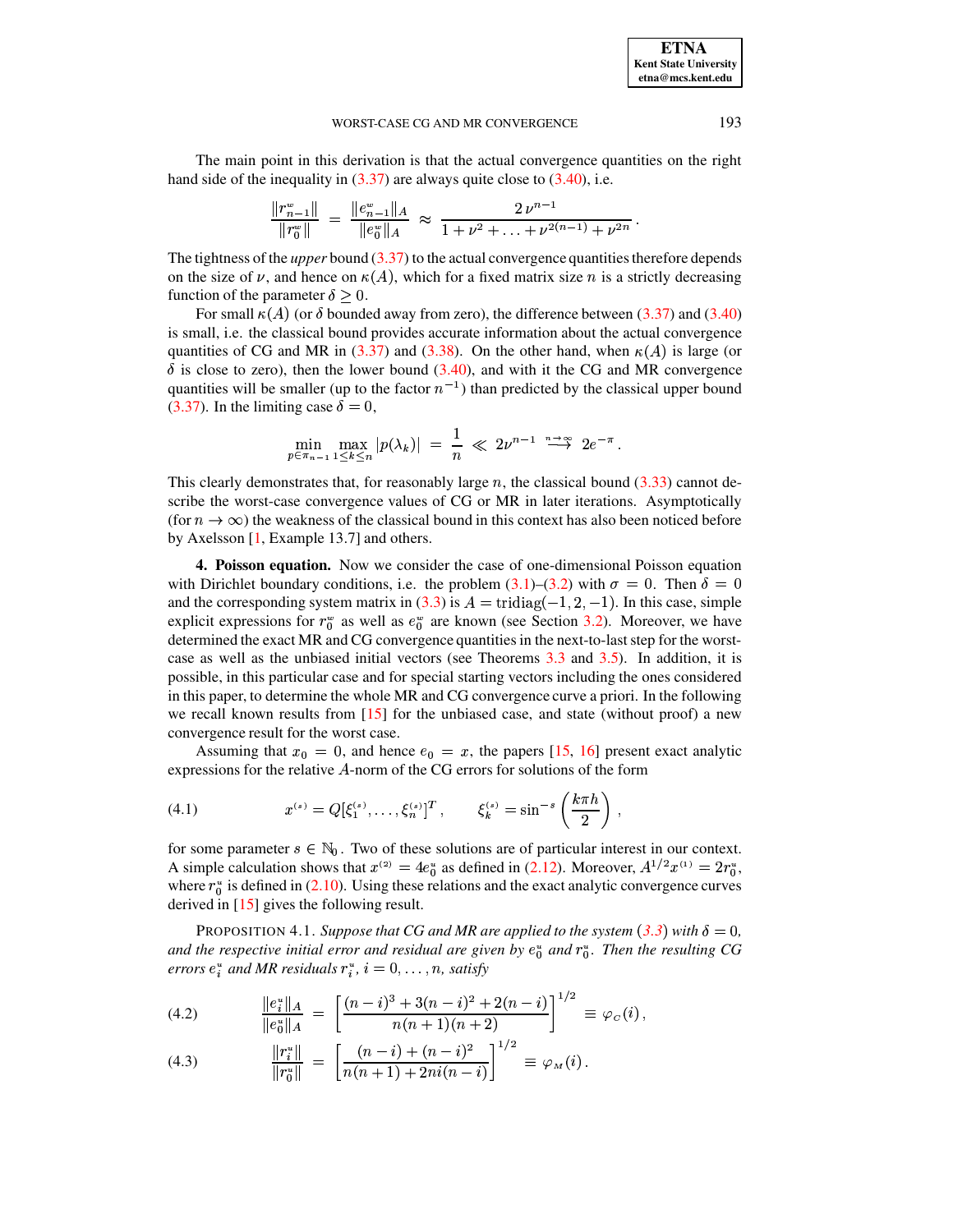An elementary computation using [\(4.2\)](#page-13-1) shows that

$$
\frac{\varphi_{\scriptscriptstyle C}(i)}{\varphi_{\scriptscriptstyle C}(i-1)} \; = \; \left(\frac{n-i}{n-i+3}\right)^{1/2}, \qquad i=1,\ldots,n \, ,
$$

which represents a strictly decreasing function of the iteration step  $i$ . The "superlinear" behavior of  $\varphi_C(i)$  can be related to the distribution of the eigenvector coordinates of the initial error  $e_0^u$ . As proved asymptotically by Beckermann and Kuijlaars [\[2\]](#page-17-10), CG may for the model problem [\(3.3\)](#page-4-4) with  $\delta = 0$  converge superlinearly, when the initial error exhibits a certain distribution of eigencomponents that is far from an equilibrium distribution. This appears to be the case in our example, where  $e_0^u$  is *biased*, cf. [\(2.12\)](#page-4-8).

Using the same techniques as in  $[15]$  based on Lagrange multipliers, it is also possible to determine the exact values of the relative  $A$ -norm of the error in every step of CG with the initial error  $e_0^*$ . This technique is quite involved, and the full proof would take us several pages to state. The final result is the following,

(4.4) 
$$
\frac{\|e_i^w\|_A}{\|e_0^w\|_A} = \left[\frac{n-i}{n(i+1)}\right]^{1/2} \equiv \varphi_w(i), \quad i = 0, \ldots, n.
$$

Because of the equivalence [\(2.4\)](#page-3-2) between CG and MR, the relative MR residual norms for the initial residual  $r_0^{\omega}$  also satisfy  $||r_i^{\omega}||/||r_0^{\omega}|| = \varphi_w(i)$ . Note that

<span id="page-14-0"></span>(4.5) 
$$
\varphi_M(i) < \varphi_W(i) < \sqrt{2} \varphi_M(i), \quad i = 1, \dots, n-1.
$$

Obviously, the worst-case convergence value  $(1.4)$  of CG and MR at each step  $\dot{i}$  must be larger than (or equal) to any other attainable convergence value. Hence the maximum of the three convergence curves  $\varphi_c(i)$ ,  $\varphi_M(i)$  and  $\varphi_W(i)$  forms a lower bound on the worst-case value,

<span id="page-14-1"></span>
$$
(4.6) \qquad \min_{n \in \pi_i} \max_k |p(\lambda_k)| \geq \max\{\varphi_C(i), \varphi_M(i), \varphi_W(i)\}, \quad i = 0, \ldots, n-1.
$$

Figure [4.1](#page-15-1) illustrates the above results for the model problem  $(3.3)$  with  $n = 120$  and  $\delta = 0$ . The computations were performed in MATLAB [\[21\]](#page-17-18), on an AMD Athlon XP 2100+ personal computer with machine precision  $\varepsilon \sim 10^{-16}$ .

As predicted by [\(4.5\)](#page-14-0), the curves  $\varphi_M(i)$  (dashed dotted) and  $\varphi_W(i)$  (solid) are very close. The left hand side of  $(4.6)$  (bold) was computed by the function cheby0 of the semidefinite programming package SDPT3 [\[22\]](#page-17-19). Except for the last few steps, the maximum on the right hand side of [\(4.6\)](#page-14-1) is given by  $\varphi_C(i)$  (dashed). Overall, the bound (4.6) is quite tight. The bound [\(3.33\)](#page-12-1) is tight in step i, if there exist  $i-1$  eigenvalues of A, that closely approximate extrema of the  $i$ th scaled and shifted Chebyshev polynomial of the first kind. In our example this is not the case for the later phase of the iteration, where the two sides of  $(3.33)$  differ significantly.

As mentioned above, MR with the right hand side  $r_0^{\omega}$  (we used  $x_0 = 0$  for MR and CG) and CG with the right hand side  $Ae_0^*$  have the same convergence curve given by  $\varphi_w(i)$ (solid). However, the curves of MR with the right hand side  $Ae_0^{\alpha}$  (dotted) and CG with the right hand side  $r_0^w$  (dashed dotted; coincides with  $\varphi_M(i)$ ) differ by orders of magnitude from each other. Hence a right hand side that leads to the worst-case convergence for one method does not lead (in general) to similar convergence for the other method.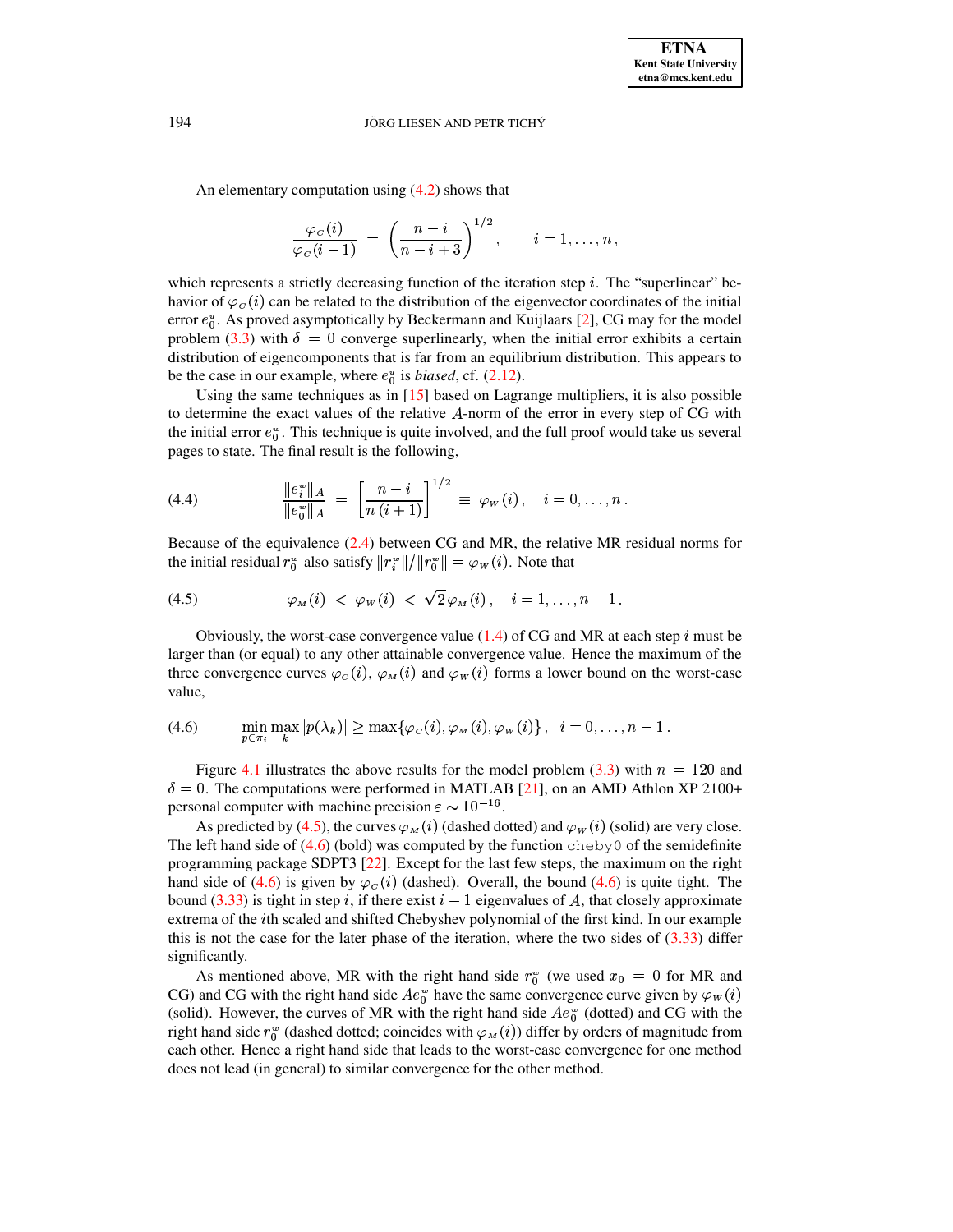

<span id="page-15-1"></span>FIG. 4.1. CG and MR convergence curves, and both sides of  $(3.33)$ .

<span id="page-15-0"></span>**5. Conclusions.** In this paper we have applied our previous results in [13] to study the convergence of the CG and MR methods for linear systems with symmetric positive definite tridiagonal Toeplitz matrices. The structure of the matrix spectra allowed us to answer the questions how slow the convergence of the iterative solvers might possibly be for the considered model problems, which initial vectors lead to the maximal convergence quantity in the next-to-last iteration step, and how much the convergence quantity in this case differs from an "average" (or unbiased) case. We also were able to derive lower bounds on the worst-case convergence quantities in other iteration steps using the lower bound for the next-to-last step. The presented approach can be applied also to other classes of model problems in which the matrix eigenvalues are known, and the Lagrange factors  $L_k$  in (2.3) can be evaluated.

Acknowledgments. We thank Miro Rozložník, Daniel Szyld and anonymous referees for helpful comments and suggestions that improved the paper.

**Appendix.** Let  $h = (n + 1)^{-1}$ ,  $n \in \mathbb{N}$ . Then the following identities hold:

<span id="page-15-2"></span>(A.1) 
$$
\frac{n+1}{2^{2n-1}} \frac{1}{\sin^2(k\pi h)} = \prod_{\substack{j=1\\j\neq k}}^{n} \left| \sin^2\left(\frac{j\pi h}{2}\right) - \sin^2\left(\frac{k\pi h}{2}\right) \right|,
$$

(A.2) 
$$
\frac{n+1}{2^n} = \prod_{j=1}^n \sin(j\pi h) ,
$$

(A.3) 
$$
\frac{n}{2} = \sum_{j=1}^{n} \cos^2 (j\pi h) = \sum_{j=1}^{n} \sin^2 (j\pi h),
$$

(A.4) 
$$
\frac{3 n - 1}{2^3} = \sum_{j=1}^n \cos^4 \left( \frac{j \pi h}{2} \right),
$$

(A.5) 
$$
\frac{35 n - 29}{2^7} = \sum_{j=1}^n \cos^8 \left( \frac{j \pi h}{2} \right),
$$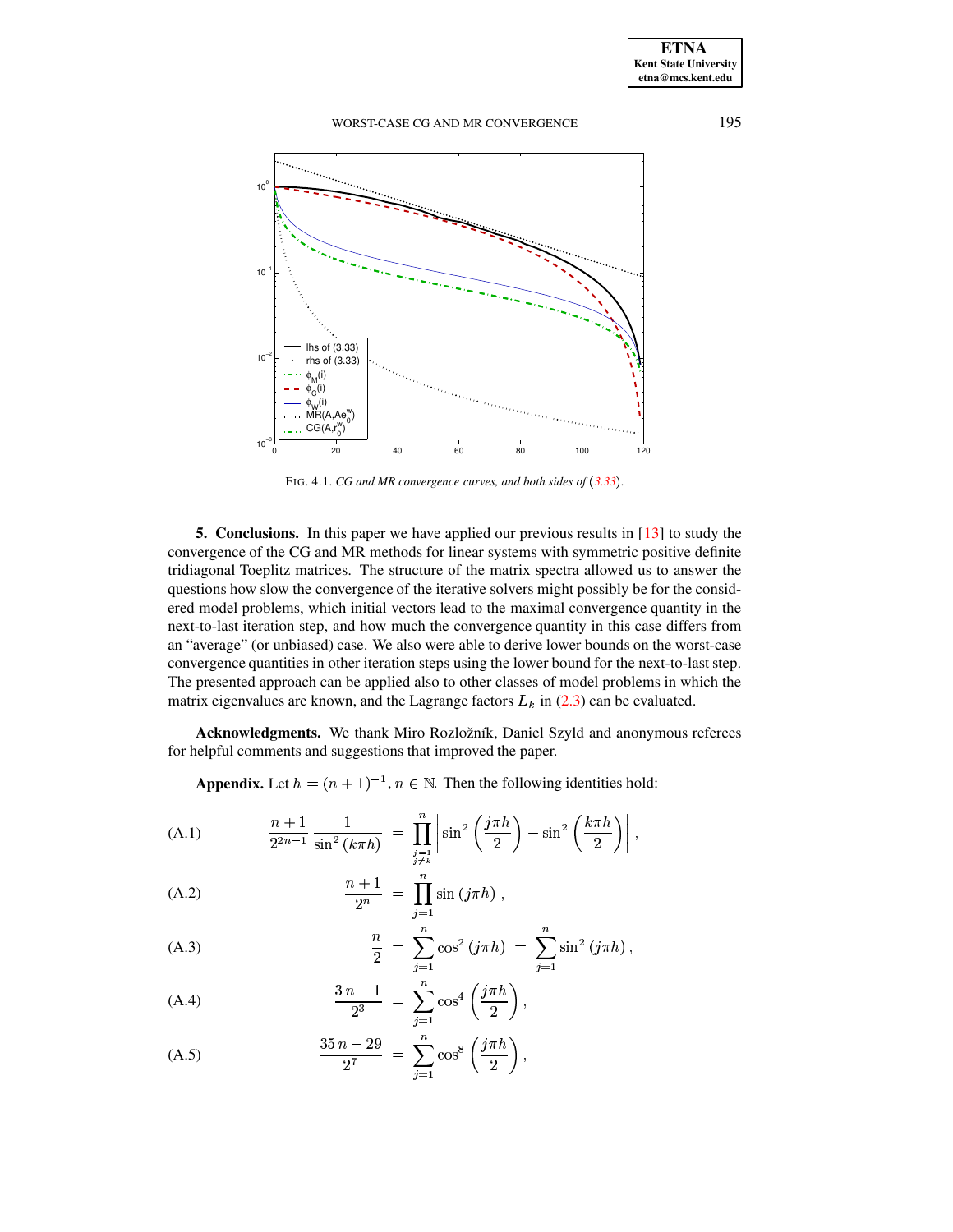196

### JÖRG LIESEN AND PETR TICHÝ

(A.6) 
$$
\frac{n+1}{16} = \sum_{j=1}^{n} \sin^2 \left( \frac{j \pi h}{2} \right) \cos^4 \left( \frac{j \pi h}{2} \right)
$$

(A.7) 
$$
\frac{2 n(n+2)}{3} = \sum_{j=1}^{n} \sin^{-2} \left( \frac{j \pi h}{2} \right),
$$

(A.8) 
$$
\frac{33}{16}n - \frac{1}{2} = \sum_{j=1}^{n} \left(\frac{5}{4} - \cos(j\pi h)\right)^2.
$$

Identity (A.2) can be found in [3, p. 40], and the sums  $(A.3)$ – $(A.8)$  can be verified using MAPLE  $[23]$ . To prove the non-standard identity  $(A.1)$ , we note that

$$
\prod_{\substack{j=1\\j\neq k}}^{n} \left[ \sin^2\left(\frac{j\pi h}{2}\right) - \sin^2\left(\frac{k\pi h}{2}\right) \right]
$$
\n
$$
= \prod_{\substack{j=1\\j\neq k}}^{n} \sin\left(\frac{(j+k)\pi h}{2}\right) \prod_{\substack{j=1\\j\neq n+1-k}}^{n} \cos\left(\frac{(j+k)\pi h}{2}\right)
$$

If  $kh = \frac{1}{2}$  then,  $n + 1 - k = k$ , and the product in (A.1) takes the form

$$
\prod_{\substack{j=1\\j\neq k}}^{n} \left| \sin \left( \frac{(j+k)\pi h}{2} \right) \cos \left( \frac{(j+k)\pi h}{2} \right) \right| = \frac{1}{2^{n-1}} \prod_{\substack{j=1\\j\neq k}}^{n} \left| \sin \left( (j+k)\pi h \right) \right|
$$

$$
= \frac{1}{2^{n-1}} \prod_{j=1}^{n} \sin \left( j\pi h \right) = \frac{n+1}{2^{2n-1}},
$$

cf. (A.2). Clearly, (A.1) holds since  $\sin^2(k\pi h) = 1$  for  $kh = \frac{1}{2}$ .<br>If  $kh \neq \frac{1}{2}$ , then the product in (A.1) can be written as

$$
\begin{split}\n&|\cos(k\pi h)|\prod_{\substack{j=1\\j\neq h+1-k}}^{n}\sin\left(\frac{(j+k)\pi h}{2}\right)\cos\left(\frac{(j+k)\pi h}{2}\right) \\
&=\frac{|\cos(k\pi h)|}{2^{n-2}}\prod_{\substack{j=1\\j\neq h+1-k}}^{n}\sin((j+k)\pi h)| \\
&=\frac{|\cos(k\pi h)|}{2^{n-2}|\sin(2k\pi h)|}\cdot\prod_{\substack{j=1\\j\neq h+1-k}}^{n}\sin((j+k)\pi h)| \\
&=\frac{2\sin(k\pi h)\cos(k\pi h)}{2^{n-1}\sin(k\pi h)\sin(2k\pi h)}\cdot\frac{1}{\sin(k\pi h)}\prod_{j=1}^{n}\sin(j\pi h) \\
&=\frac{n+1}{2^{2n-1}}\frac{1}{\sin^2(k\pi h)}.\n\end{split}
$$

# **REFERENCES**

<span id="page-16-0"></span>[1] O. AXELSSON, Iterative Solution Methods, Cambridge University Press, 1994.